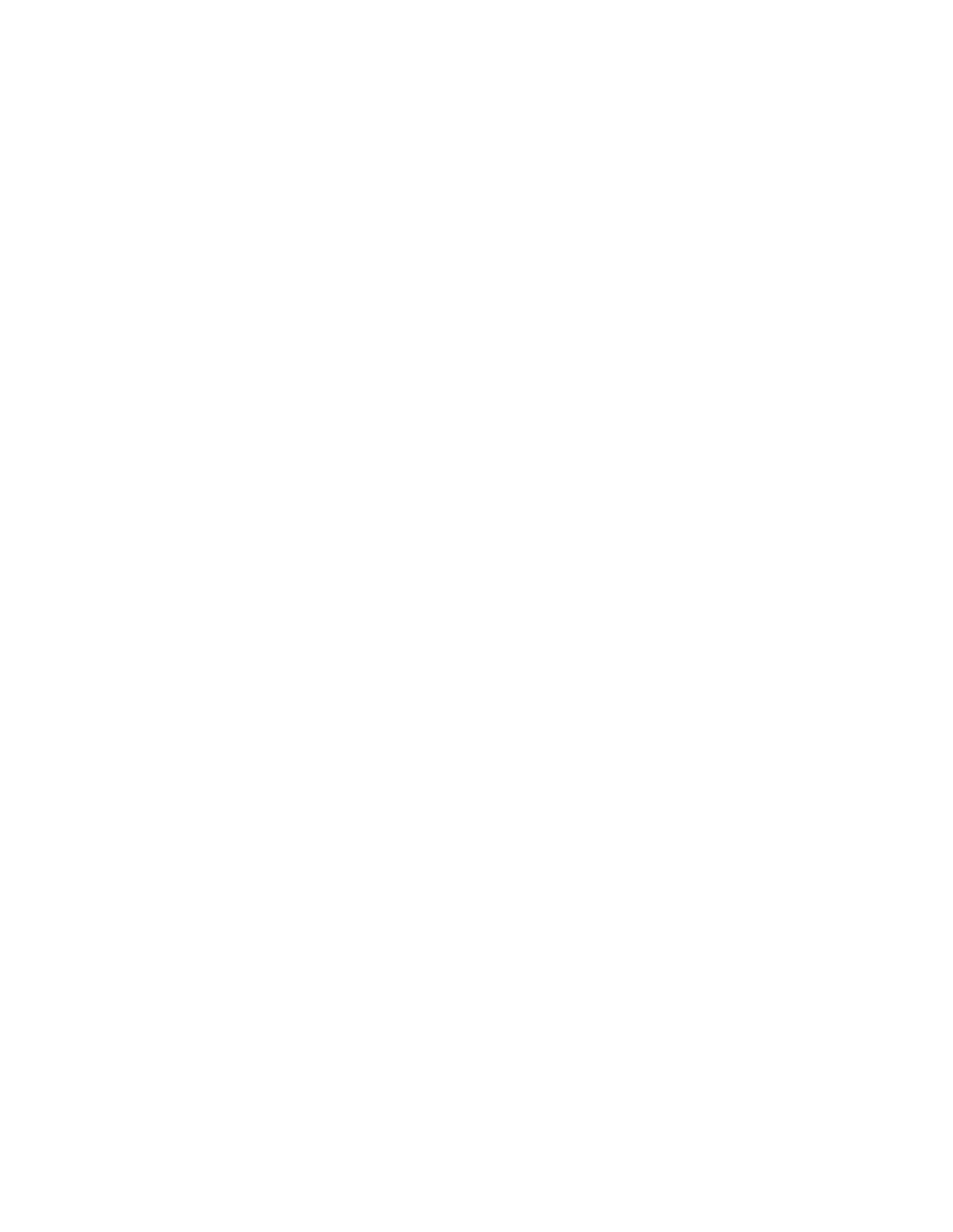| Release             |                                                                                                                                                                                                                                                                                                                                                                                                                       |                                                                                                                                                                                                                                                                                                                                    |
|---------------------|-----------------------------------------------------------------------------------------------------------------------------------------------------------------------------------------------------------------------------------------------------------------------------------------------------------------------------------------------------------------------------------------------------------------------|------------------------------------------------------------------------------------------------------------------------------------------------------------------------------------------------------------------------------------------------------------------------------------------------------------------------------------|
| Information         | <b>Document Version Number</b>                                                                                                                                                                                                                                                                                                                                                                                        | RefTrackMgr-1.0-UG001                                                                                                                                                                                                                                                                                                              |
|                     | Software Version                                                                                                                                                                                                                                                                                                                                                                                                      | 1.0                                                                                                                                                                                                                                                                                                                                |
|                     | <b>Document Status</b>                                                                                                                                                                                                                                                                                                                                                                                                | Final                                                                                                                                                                                                                                                                                                                              |
| Copyright           | © 2016. SoftGenetics, LLC, All rights reserved.                                                                                                                                                                                                                                                                                                                                                                       |                                                                                                                                                                                                                                                                                                                                    |
|                     | The information contained herein is proprietary and confidential and is the<br>exclusive property of SoftGenetics. It may not be copied, disclosed, used,<br>written permission of SoftGenetics, LLC.                                                                                                                                                                                                                 | distributed, modified, or reproduced, in whole or in part, without the express                                                                                                                                                                                                                                                     |
| Limit of Liability  | SoftGenetics, LLC has used their best effort in preparing this guide.<br>SoftGenetics makes no representations or warranties with respect to the<br>accuracy or completeness of the contents of this guide and specifically<br>does not represent a commitment on the part of SoftGenetics or any of its<br>particular results, and the advice and strategies contained herein may not be<br>suitable for every user. | disclaims any implied warranties of merchantability or fitness for a particular<br>purpose. Information in this document is subject to change without notice and<br>affiliates. The accuracy and completeness of the information contained herein<br>and the opinions stated herein are not guaranteed or warranted to produce any |
|                     | The software described herein is furnished under a license agreement or a<br>non-disclosure agreement. The software may be copied or used only in<br>accordance with the terms of the agreement. It is against the law to copy the<br>software on any medium except as specifically allowed in the license or the<br>non-disclosure agreement.                                                                        |                                                                                                                                                                                                                                                                                                                                    |
| <b>Trademarks</b>   | The name "SoftGenetics," the SoftGenetics logo, NextGENe, Mutation<br>Surveyor, Geneticist Assistant, and the SoftGenetics Reference and Track<br>All other products and company names mentioned herein might be<br>trademarks or registered trademarks of their respective owners.                                                                                                                                   | Manager Tool are trademarks or registered trademarks of SoftGenetics, LLC.                                                                                                                                                                                                                                                         |
| Customer<br>Support | that have an annual support agreement. Contact SoftGenetics at:                                                                                                                                                                                                                                                                                                                                                       | Customer support is available to organizations that purchase NextGENe and                                                                                                                                                                                                                                                          |
|                     | SoftGenetics, LLC                                                                                                                                                                                                                                                                                                                                                                                                     |                                                                                                                                                                                                                                                                                                                                    |
|                     | 100 Oakwood Ave, Suite 350                                                                                                                                                                                                                                                                                                                                                                                            |                                                                                                                                                                                                                                                                                                                                    |
|                     |                                                                                                                                                                                                                                                                                                                                                                                                                       |                                                                                                                                                                                                                                                                                                                                    |

*State College, PA 16803 (814) 237-9340 (888) 791-1270 (US Only) [tech\\_support@softgenetics.com](mailto:tech_support@softgenetics.com?subject=Customer Support Inquiry) [www.softgenetics.com](http://www.softgenetics.com)*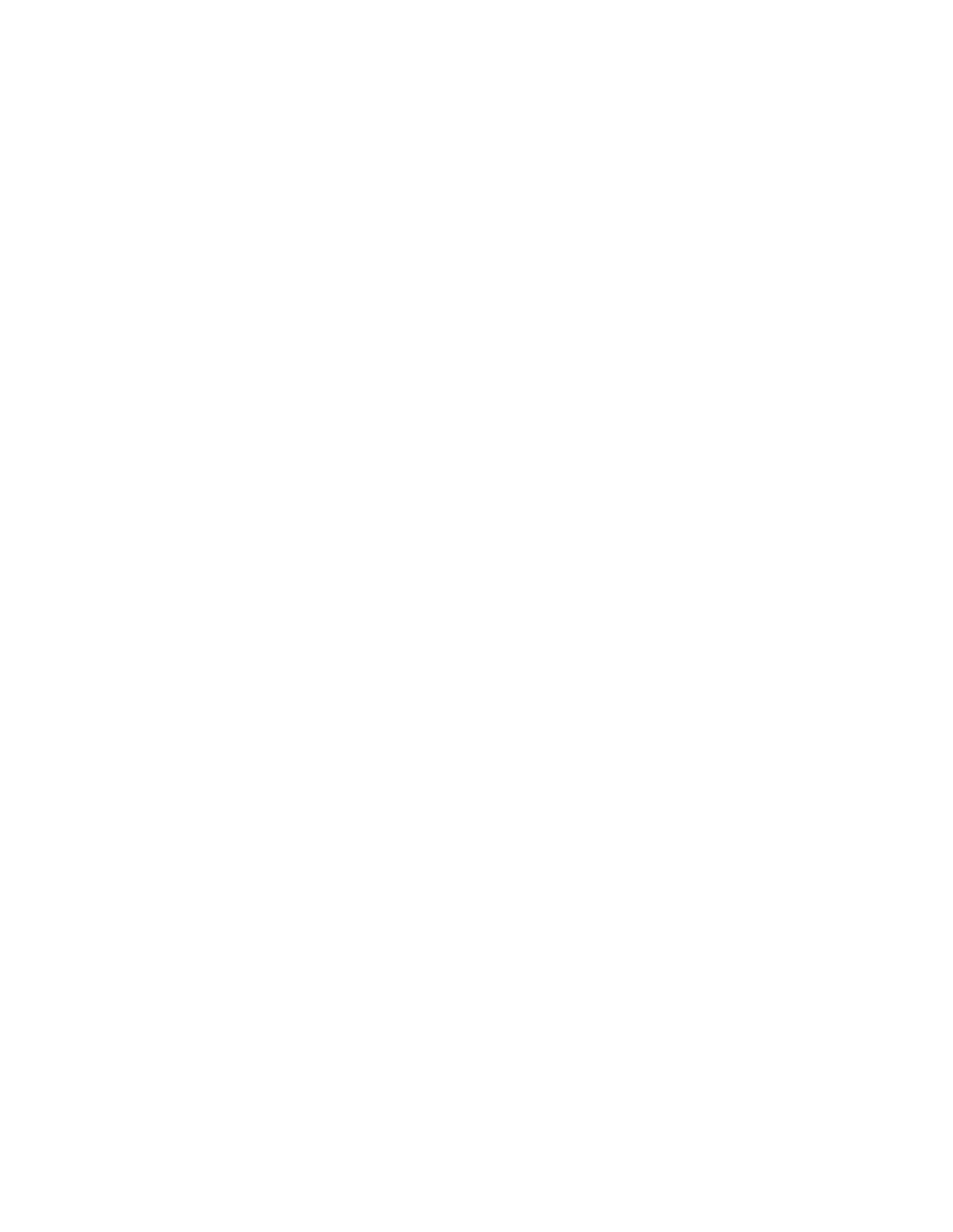# **Table of Contents**

| Chapter 1: Getting Started with the Reference & Track Manager Tool. 5              |  |
|------------------------------------------------------------------------------------|--|
|                                                                                    |  |
|                                                                                    |  |
|                                                                                    |  |
|                                                                                    |  |
| Importing and Managing Preloaded References and Variant Databases with the         |  |
| To import and manage preloaded references and variant databases with the Reference |  |
| To specify a directory for preloaded reference (Set Storage Path)  13              |  |
|                                                                                    |  |
|                                                                                    |  |
|                                                                                    |  |
|                                                                                    |  |
|                                                                                    |  |
|                                                                                    |  |
|                                                                                    |  |
|                                                                                    |  |
|                                                                                    |  |
|                                                                                    |  |
|                                                                                    |  |
|                                                                                    |  |
|                                                                                    |  |
|                                                                                    |  |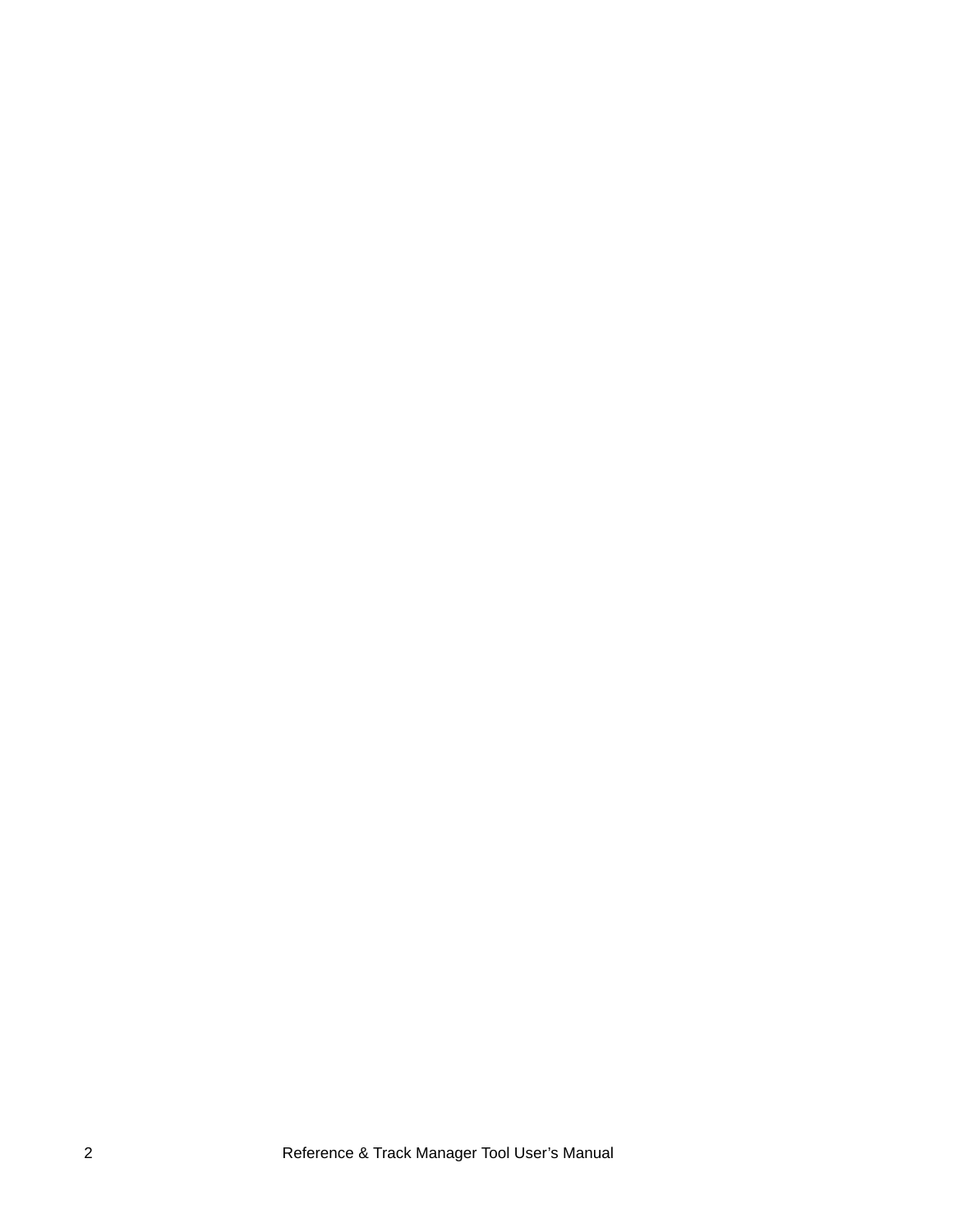# <span id="page-6-0"></span>**Preface**

Welcome to the *Reference & Track Manager Tool User's Manual*. The purpose of the *Reference & Track Manager Tool User's Manual* is to answer your questions and guide you through the procedures necessary to use the NextGENe application efficiently and effectively.

# Using the manual

You will find the *Reference & Track Manager Tool User's Manual* easy to use. You can simply look up the topic that you need in the table of contents or the index. Later, in this Preface, you will find a brief discussion of each chapter to further assist you in locating the information that you need*.*

# Special information about the manual

The *Reference & Track Manager Tool User's Manual* has a dual purpose design. It can be distributed electronically and then printed on an as-needed basis, or it can be viewed online in its fully interactive capacity. If you print the document, for best results, it is recommended that you print it on a duplex printer; however, single-sided printing will also work. If you view the document online, a standard set of bookmarks appears in a frame on the left side of the document window for navigation through the document. For better viewing, decrease the size of the bookmark frame and use the magnification box to increase the magnification of the document to your viewing preference.

# Conventions used in the manual

The *Reference & Track Manager Tool User's Manual* uses the following conventions:

- Information that can vary in a command—variable information—is indicated by alphanumeric characters enclosed in angle brackets; for example, <Project Name>. Do not type the angle brackets when you specify the variable information.
- A new term, or term that must be emphasized for clarity of procedures, is *italicized*.
- Page numbering is "online friendly." Pages are numbered from 1 to x, *starting with the cover* and ending on the last page of the index.



*Although numbering begins on the cover page, this number is not visible on the cover page or front matter pages. Page numbers are visible beginning with the first page of the table of contents.*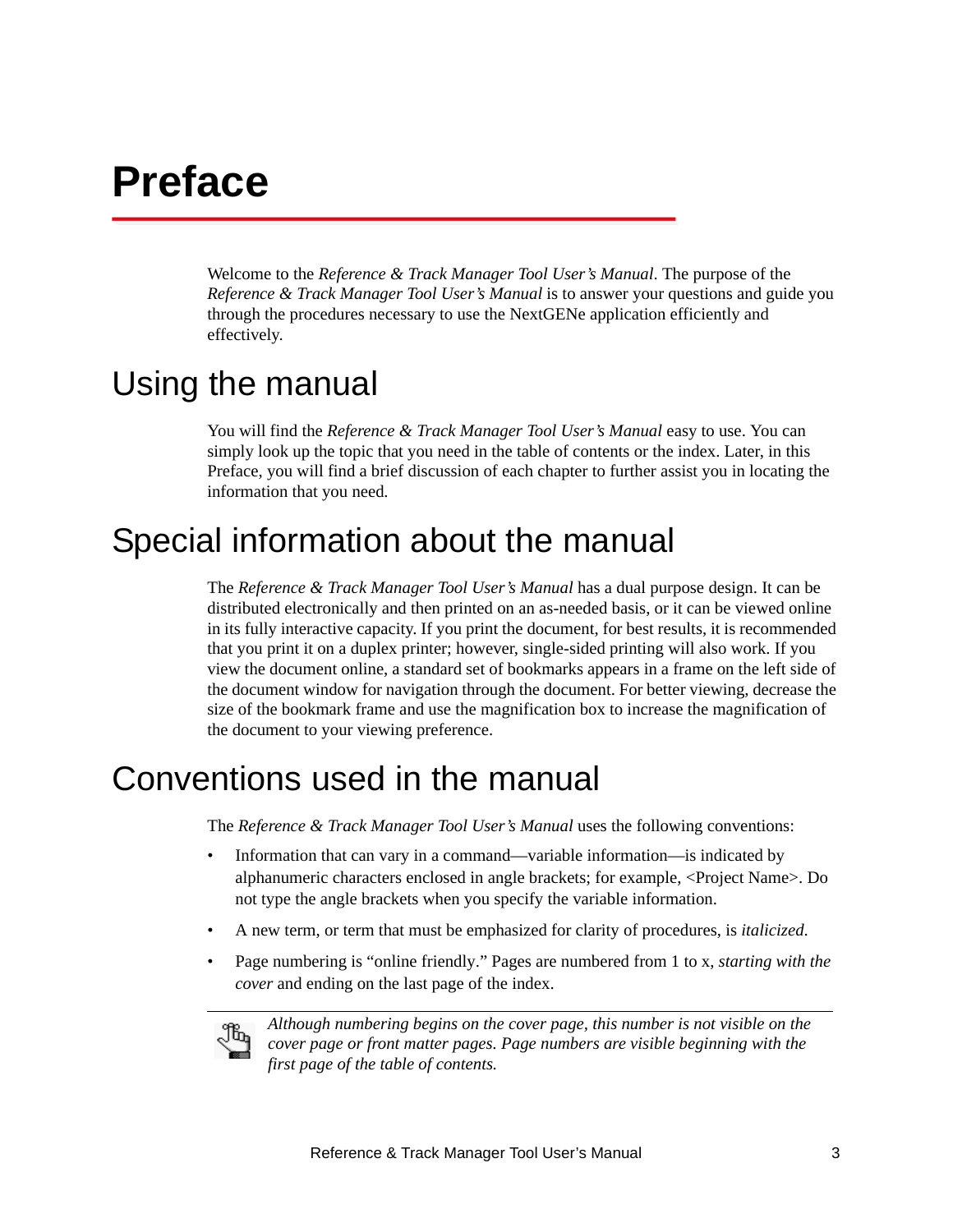#### Preface

- This manual is intended for both print and online viewing.
	- If information appears in blue, it is a hyperlink. Table of Contents and Index entries are also hyperlinks. Click the hyperlink to advance to the referenced information.

# Assumptions for the manual

The *Reference & Track Manager Tool User's Manual* assumes that:

- You are familiar with windows-based applications and basic Windows functions and navigational elements.
- References to any third party standards or third party software functions were current as of the release of this version of the tool, and might have already changed.

# Organization of the manual

In addition to this Preface, the *Reference & Track Manager Tool User's Manual* contains the following chapters:

- [Chapter 1, "Getting Started with the Reference & Track Manager Tool," on page 5](#page-8-1) explains how to launch the Reference and Track Manager Tool and details the layout of the tool.
- [Chapter 2, "Using the Reference & Track Manager Tool," on page 9](#page-12-1) details all the functions that are available from the Reference & Track Manager tool to import preloaded references and data from any public or proprietary variant database into NextGENe or Mutation Surveyor as well as all the functions that are available for managing the references and data after importing.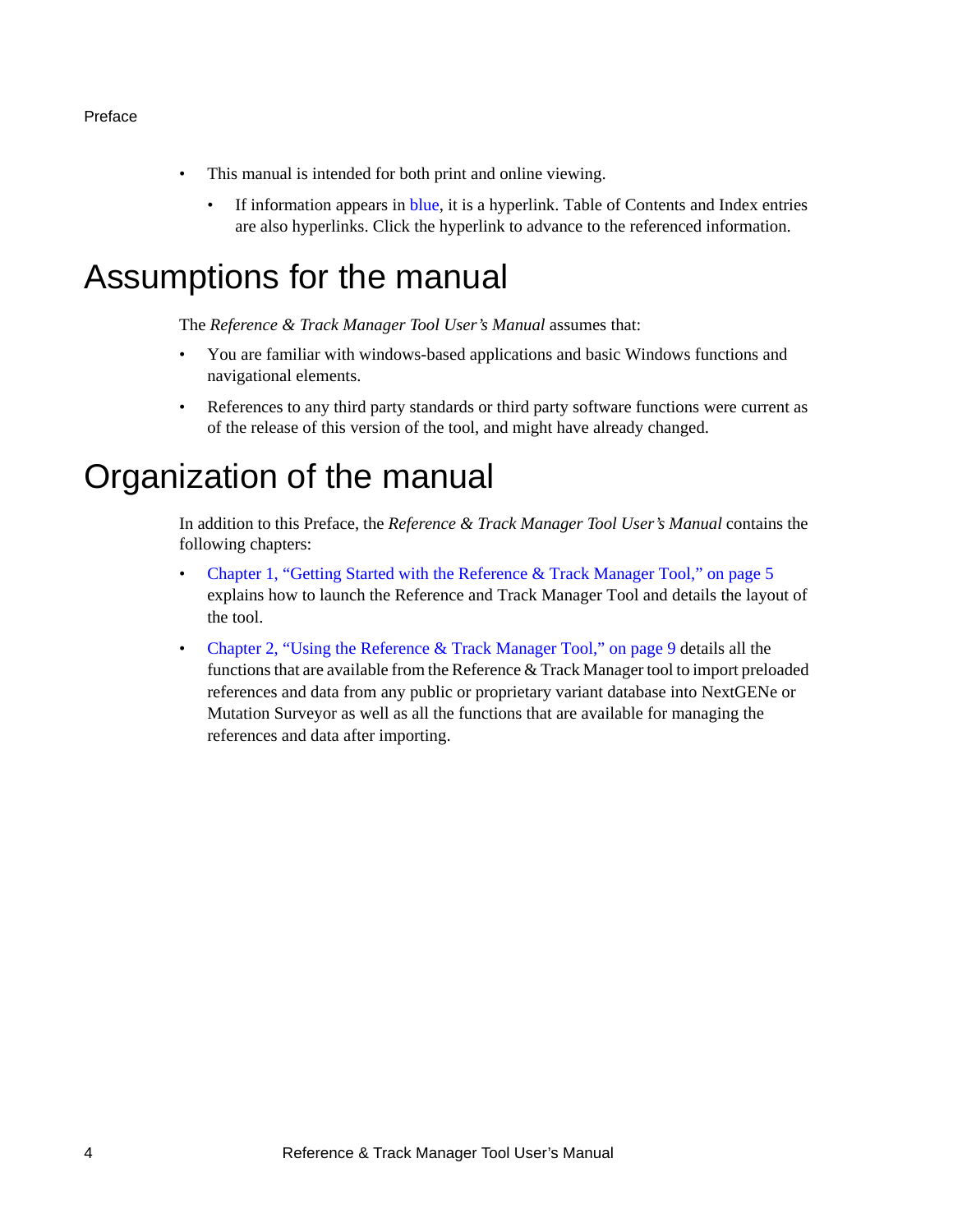# <span id="page-8-1"></span><span id="page-8-0"></span>**Chapter 1 Getting Started with the Reference & Track Manager Tool**

You use the Reference & Track Manager tool to import and manage preloaded references and data from any public or proprietary variant database into NextGENe or Mutation Surveyor. The imported variant database is called a *track*. This chapter explains how to launch the Reference & Track Manager tool and details the layout of the tool.

This chapter covers the following topics:

- ["Opening the Reference & Track Manager Tool" on page 6.](#page-9-0)
- ["The Reference & Track Manager Tool Layout" on page 7.](#page-10-0)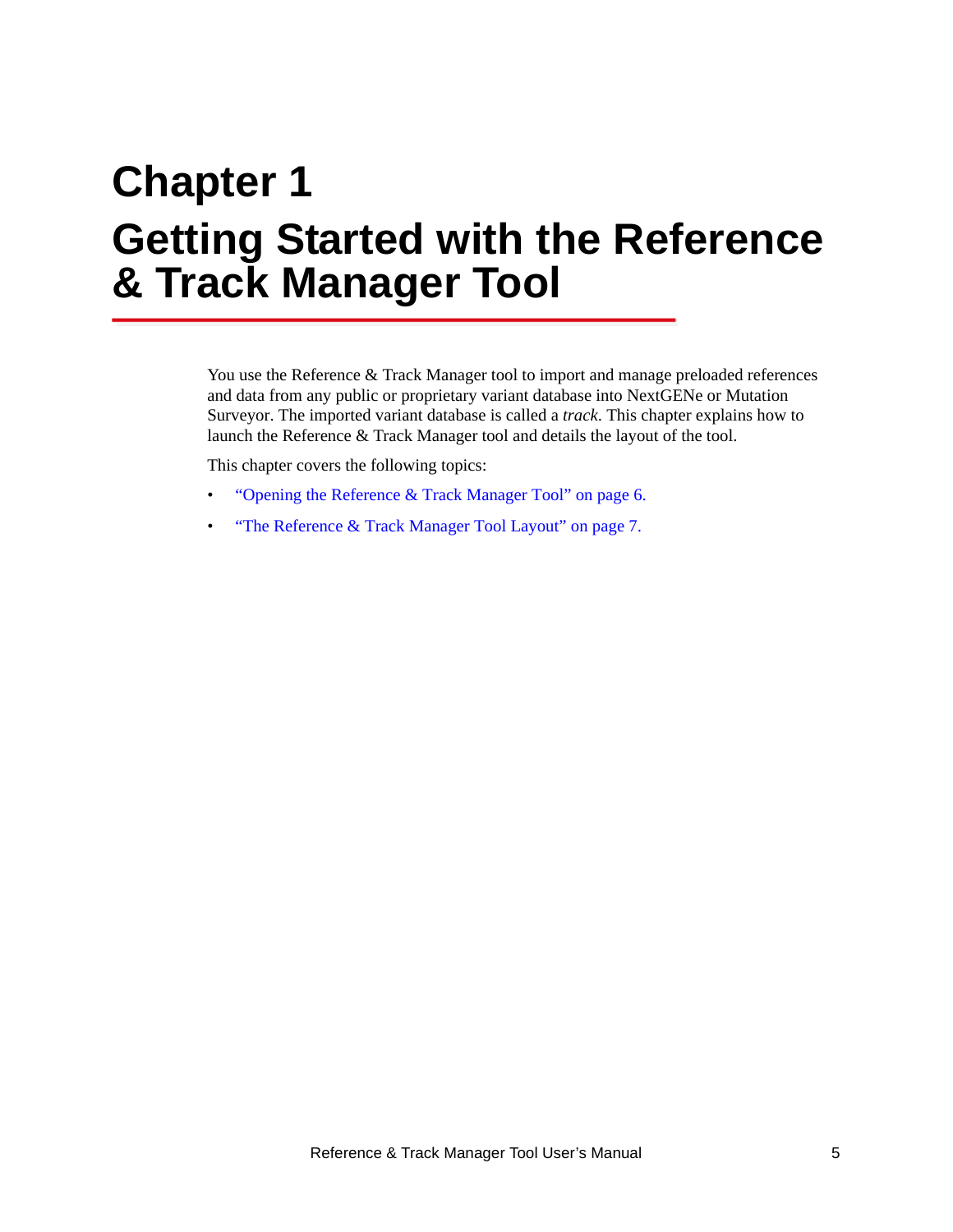# <span id="page-9-2"></span><span id="page-9-0"></span>Opening the Reference & Track Manager Tool

When you install NextGENe or Mutation Surveyor, the Reference & Track Manager tool is also installed. You can open the tool directly from NextGENe or Mutation Surveyor, or you can open the tool as a standalone application.



*After you open the Reference &Track Manager tool, your current instance of SoftGenetics software (NextGENe or Mutation Surveyor) is unavailable. You must close the Reference & Track Manager tool to continue with work in NextGENe or Mutation Surveyor.*

### <span id="page-9-1"></span>To open the Reference & Track Manager tool

1. Do any of the following as appropriate based on the product that you are using to access the Reference & Track Manager tool

| <b>Product</b>       | <b>Options</b>                                                                        |
|----------------------|---------------------------------------------------------------------------------------|
| <b>NextGENe</b>      | • On the NextGENe main menu, click Tools > Reference & Track Manager.                 |
|                      | • On the Start menu, select All Programs\SoftGenetics\NextGENe\RTManager.             |
| Mutation<br>Surveyor | • On the Mutation Surveyor main menu, click Tools > Reference & Track<br>Manager.     |
|                      | • On the Start menu, select All Programs\SoftGenetics\Mutation<br>Surveyor\RTManager. |

Two options are possible:

- The Reference & Track Manager dialog box opens.
- If any of the preloaded references do not have assigned genome builds, then a message opens indicating this, and prompting you to automatically assign the builds. Click Yes to automatically assign the genome builds, or click No to prevent the automatic assignment and open the Reference & Track Manager tool.

*Figure 1-1: No Assigned Genome Builds message*





 *You can always automatically or manually assign the genome builds at a later date. See ["Importing and Managing Preloaded References and Variant Databases](#page-14-2)  [with the Reference & Track Manager Tool" on page 11.](#page-14-2)*

2. Continue to ["The Reference & Track Manager Tool Layout" on page 7.](#page-10-0)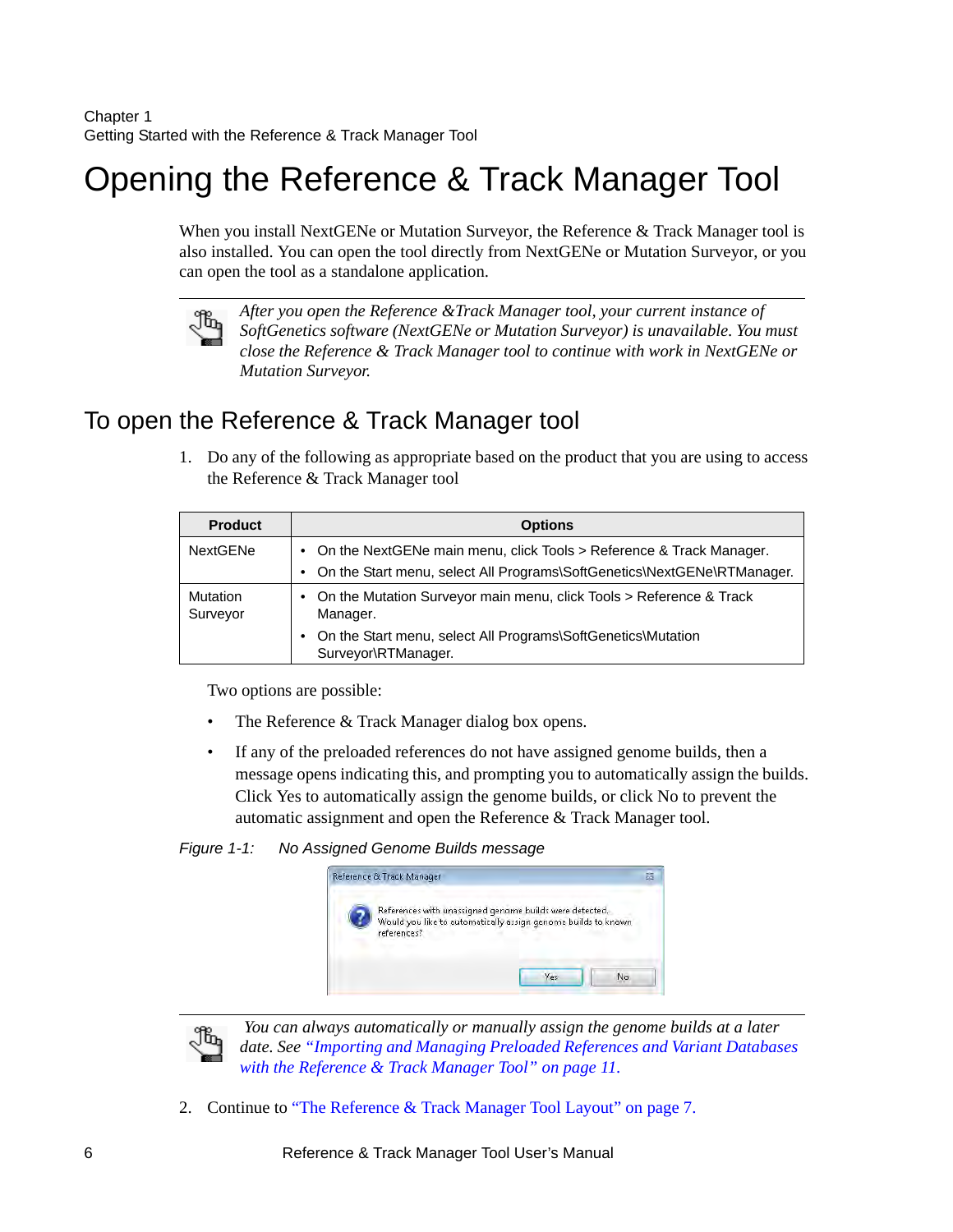# <span id="page-10-0"></span>The Reference & Track Manager Tool Layout

| Genome Build<br>Human GRCh37<br>Human_GRCh37<br>Human_GRCh37 |                                | Annotation DB<br>sq v37 1 human dna<br>sg_v37_2_human_dna |                              | Comments         | <b>Build Reference</b><br>Import Reference                                                 |
|--------------------------------------------------------------|--------------------------------|-----------------------------------------------------------|------------------------------|------------------|--------------------------------------------------------------------------------------------|
|                                                              |                                |                                                           |                              |                  |                                                                                            |
|                                                              |                                |                                                           |                              |                  |                                                                                            |
|                                                              |                                |                                                           |                              |                  |                                                                                            |
|                                                              |                                |                                                           |                              |                  |                                                                                            |
|                                                              |                                | sg_v37_2_snp134_human_dna                                 |                              |                  |                                                                                            |
| Human NCBI36                                                 |                                | sg_v36_1_human_dna                                        |                              |                  |                                                                                            |
| Human_NCBI36                                                 |                                | sg_v36_3_human_dna                                        |                              |                  |                                                                                            |
|                                                              |                                |                                                           |                              |                  |                                                                                            |
|                                                              |                                |                                                           |                              |                  |                                                                                            |
|                                                              |                                |                                                           |                              |                  |                                                                                            |
|                                                              |                                |                                                           |                              |                  |                                                                                            |
|                                                              |                                |                                                           |                              |                  |                                                                                            |
|                                                              |                                |                                                           |                              |                  |                                                                                            |
|                                                              |                                |                                                           |                              |                  | Import Track >                                                                             |
|                                                              |                                |                                                           |                              |                  | Location                                                                                   |
|                                                              |                                |                                                           |                              |                  |                                                                                            |
|                                                              |                                |                                                           |                              |                  | Human_v37_2_snp134_dna                                                                     |
|                                                              |                                |                                                           |                              |                  | Human_v37_2_dna<br>Tracks                                                                  |
| Gff                                                          |                                |                                                           |                              |                  |                                                                                            |
|                                                              |                                |                                                           | No.                          | Monday, December | human_v36_1_dna_compressed                                                                 |
|                                                              |                                |                                                           |                              |                  |                                                                                            |
|                                                              |                                |                                                           |                              |                  |                                                                                            |
|                                                              |                                |                                                           |                              |                  |                                                                                            |
|                                                              |                                |                                                           |                              |                  |                                                                                            |
|                                                              |                                |                                                           |                              |                  |                                                                                            |
|                                                              |                                |                                                           |                              |                  |                                                                                            |
|                                                              | Type<br>dbSNP<br>Cosmic<br>VCF | Genome Build<br>TVB 217                                   | Human_GRCh37<br>Human_GRCh38 | Yes<br>No<br>No. | Default Query Last Modified<br>Wednesday, Janua<br>Thursday, January<br>Friday, May 31, 20 |

*Figure 1-2: Reference & Track Manager Tool dialog box*

From top to bottom, the Reference & Track Manager tool dialog box displays the following options and information:

- The Storage Path, which is the directory that has been set for preloaded references.
- A Genome Build dropdown list, from which you can select the appropriate genome build for preloaded references and tracks.
- The Preloaded References pane, which displays all previously imported preloaded references. Options are also available in this pane for building references and importing references.



*The option to build a reference is enabled only for NextGENe. Although it is also displayed for Mutation Surveyor, it is not enabled.*

• The Tracks pane, which displays any previously imported databases, custom variant tracks, and/or gene annotation tracks.

Other notable information about the dialog box includes the following:

- In the Tracks pane, the Default Query status indicates whether the track, by default, is queried for all projects that are aligned to a reference with the genome build version that is specified for the track.
- In the Genome Build field of the Preloaded References pane, the reference name, which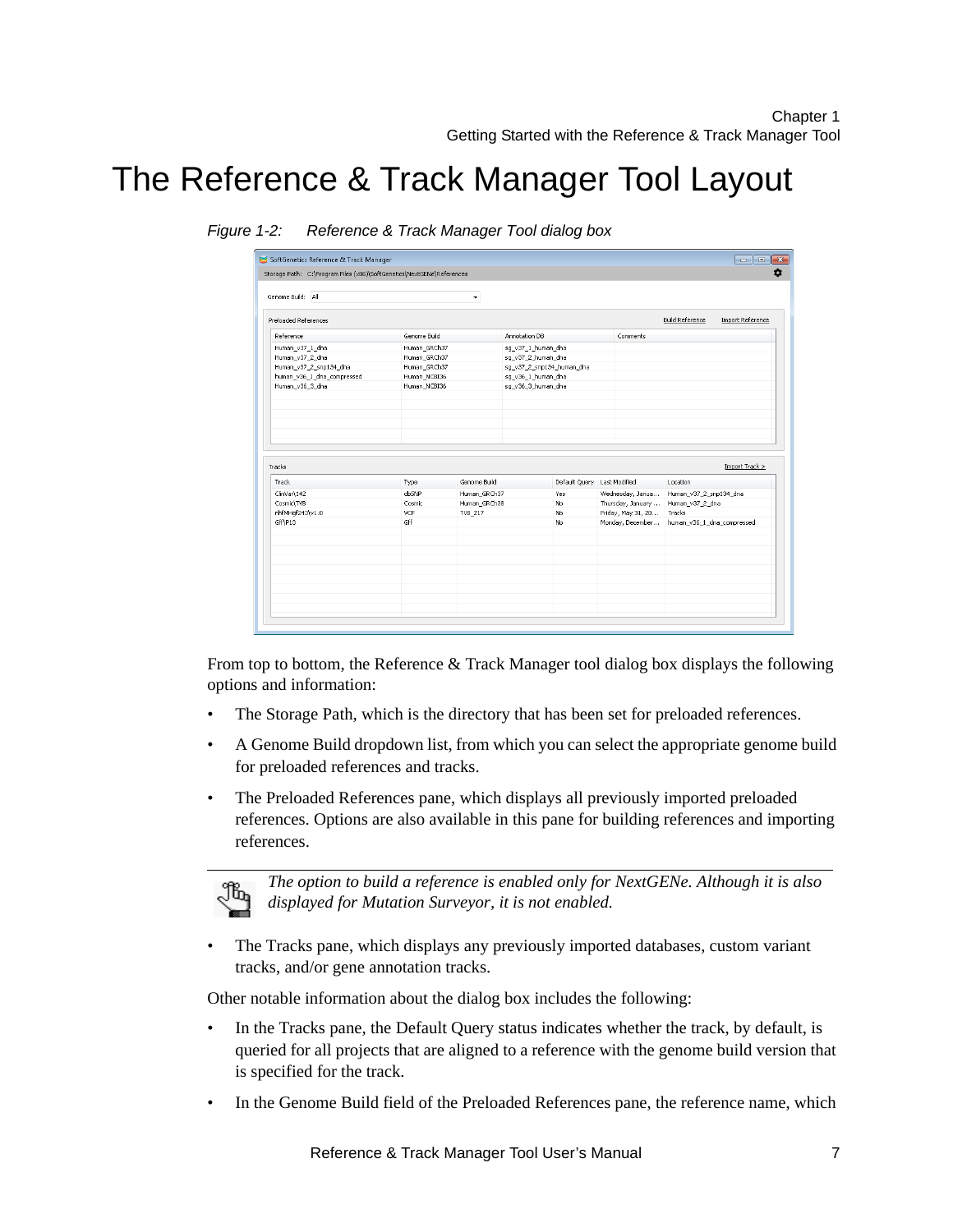includes the genome build, is displayed for any preloaded reference that was imported prior Version 1.0 of the Reference & Track Manager tool. Beginning with Version 1.0 of Reference & Track Manager tool, when you import any preloaded reference, the Genome Build for the imported reference is displayed.

• Prior to Version 1.0 of Reference & Track Manager tool, when you imported any track, the data was stored directly in the selected Reference folder, and the location of the reference folder is displayed in the Location column in the Tracks pane to indicate this. Beginning with Version 1.0 of Reference & Track Manager tool, when you import any track, the data is stored in a Tracks folder in the Reference directory, and "Tracks" is displayed in the Location column in the Tracks pane to indicate this.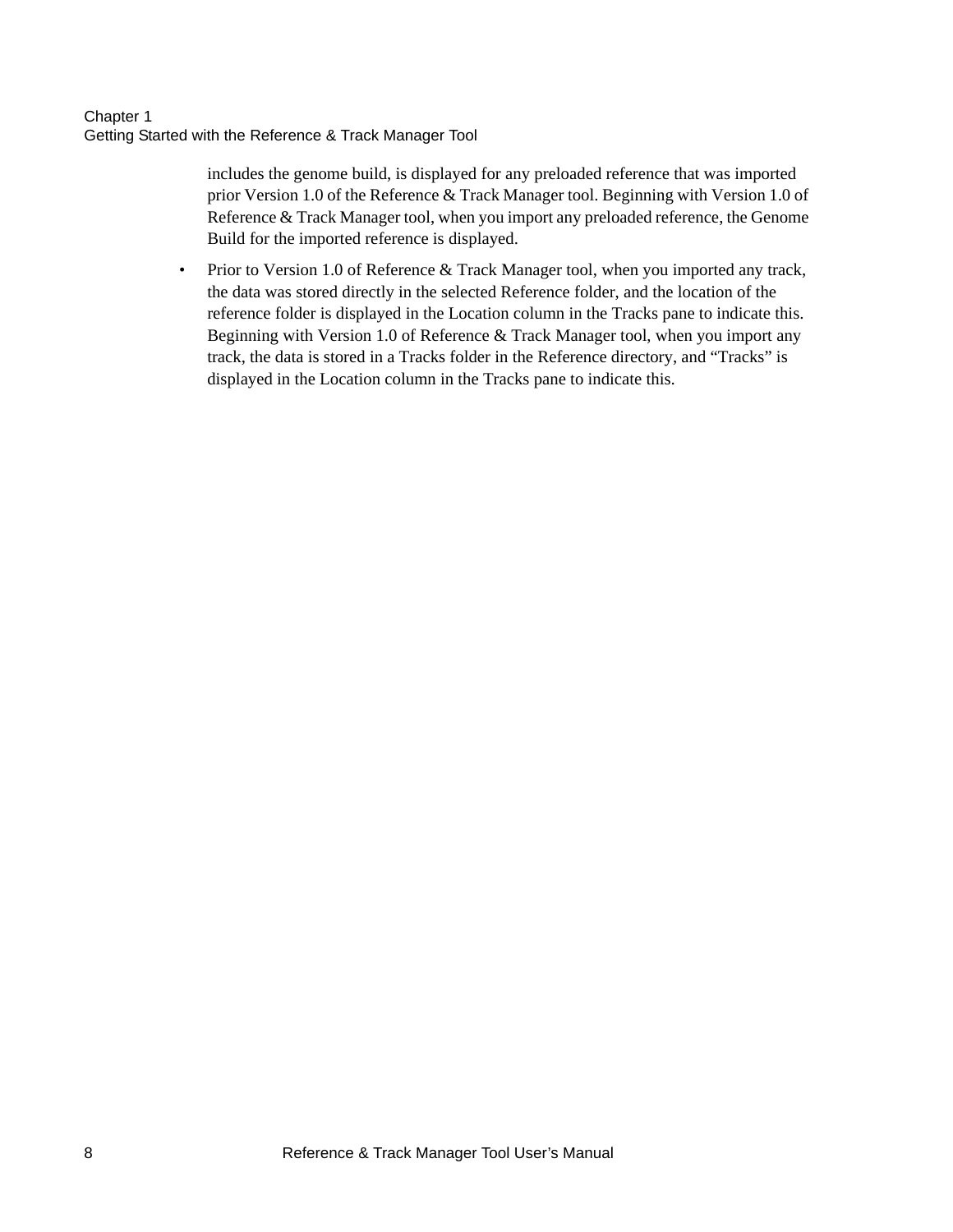<span id="page-12-1"></span><span id="page-12-0"></span>You use the Reference & Track Manager tool to import preloaded references and data from any public or proprietary variant database into NextGENe or Mutation Surveyor. The imported variant database is called a *track*. You can import variant information with clinical significance values from the ClinVar database, coding and non-coding variant information from the COSMIC database, functional prediction scores, population frequencies, clinical significance and ensemble prediction scores from the dbNSFP database, and ensemble prediction scores for splice variants from the dbscSNV database. You can also use the tool to import custom variation databases and gene annotation tracks into NextGENe or Mutation Surveyor, and to load track data for previously run projects. You can also use the tool's options to manage the imported references and tracks, such as setting the default query status for a track.

This chapter covers the following topics:

- ["Importing and Managing Preloaded References and Variant Databases with the](#page-14-0)  [Reference & Track Manager Tool" on page 11.](#page-14-0)
- ["Importing Preloaded References" on page 26.](#page-29-0)
- ["The Build Preloaded Reference Tool \(For NextGENe Only\)" on page 32.](#page-35-0)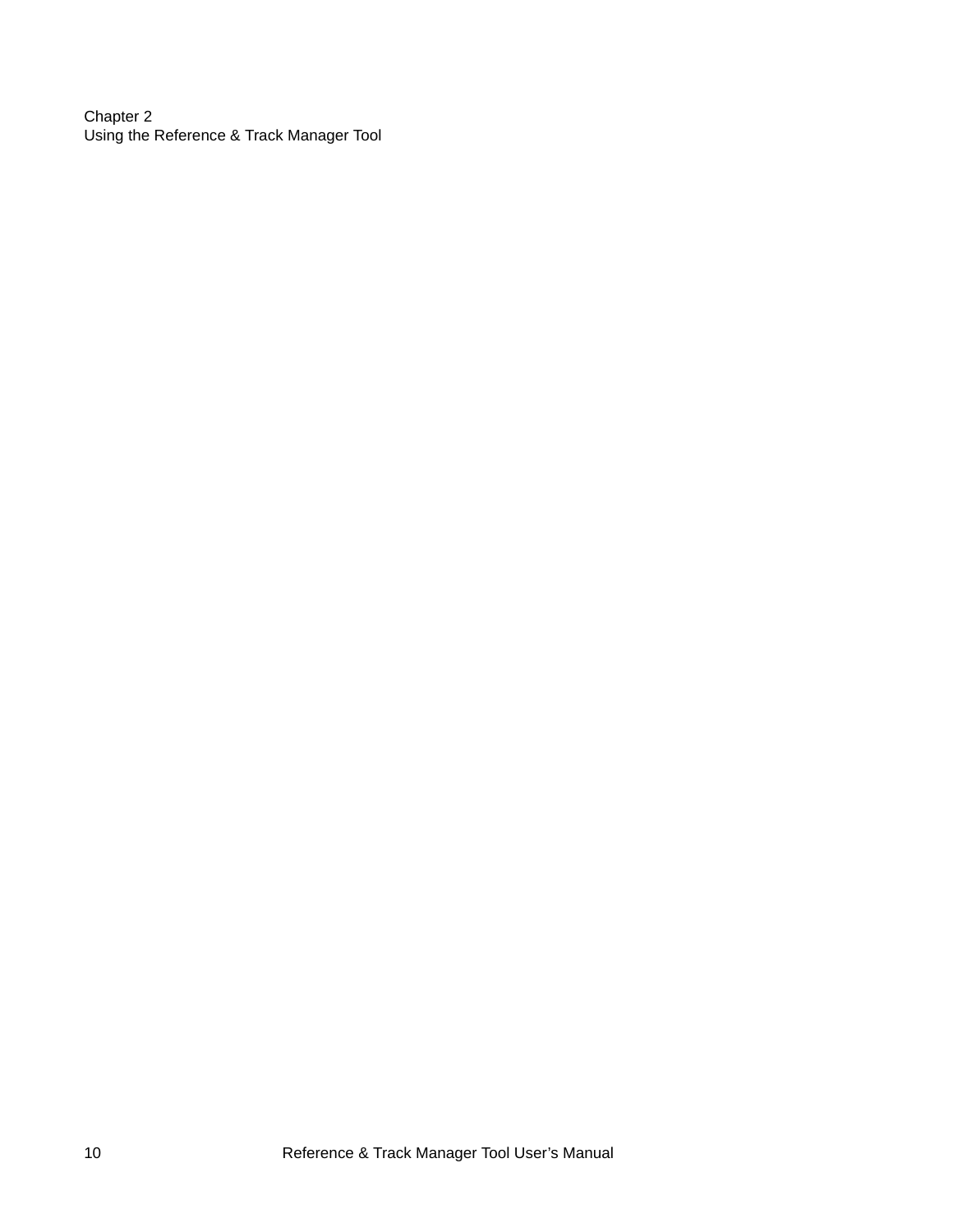# <span id="page-14-2"></span><span id="page-14-0"></span>Importing and Managing Preloaded References and Variant Databases with the Reference & Track Manager Tool

You use the Reference & Track Manager tool to [import](#page-14-1) preloaded references and data from any public or proprietary variant database into NextGENe or Mutation Surveyor. The imported variant database is called a *track*. You can also use the tool's options to [manage](#page-14-1) the imported references and tracks, such as setting the default query status for a track.

## <span id="page-14-1"></span>To import and manage preloaded references and variant databases with the Reference & Track Manager tool

*To open the Reference & Track Manager tool, see ["Opening the Reference &](#page-9-2)  [Track Manager Tool" on page 6.](#page-9-2)*

Optionally, you can do any or all the following as needed:

- To filter the display to only those references and tracks that used a specific genome build, select the appropriate build on the Genome Build dropdown list.
- To edit the Default Query status for a track, right-click the track, and on the context menu that opens, click Default Query, and then select Yes or No as appropriate.



*The default value for the Default Query status is Yes, which allows NextGENe or Mutation Surveyor to automatically query a track, for example, the dbSNP track, for alignments to a reference of the genome build that is specified for the track.*

- To delete a reference or track, right-click the reference or track, and on the context menu that opens, click Delete Reference or Delete Track as appropriate.
- To manually set the genome build for any reference or track that was imported prior to Version 1.0 of Reference & Track Manager tool, right-click the reference or track (CTRLclick to select multiple references or tracks), and on the context menu that opens, click Set Genome Build, and then in the Set Genome Build dialog box, select the appropriate build.

*Figure 2-1: Set Genome Build dialog box*

|        |    | Set Genome Build |
|--------|----|------------------|
|        |    | Set Genome Build |
|        |    | Human_GRCh38     |
| Cancel | OK |                  |
|        |    |                  |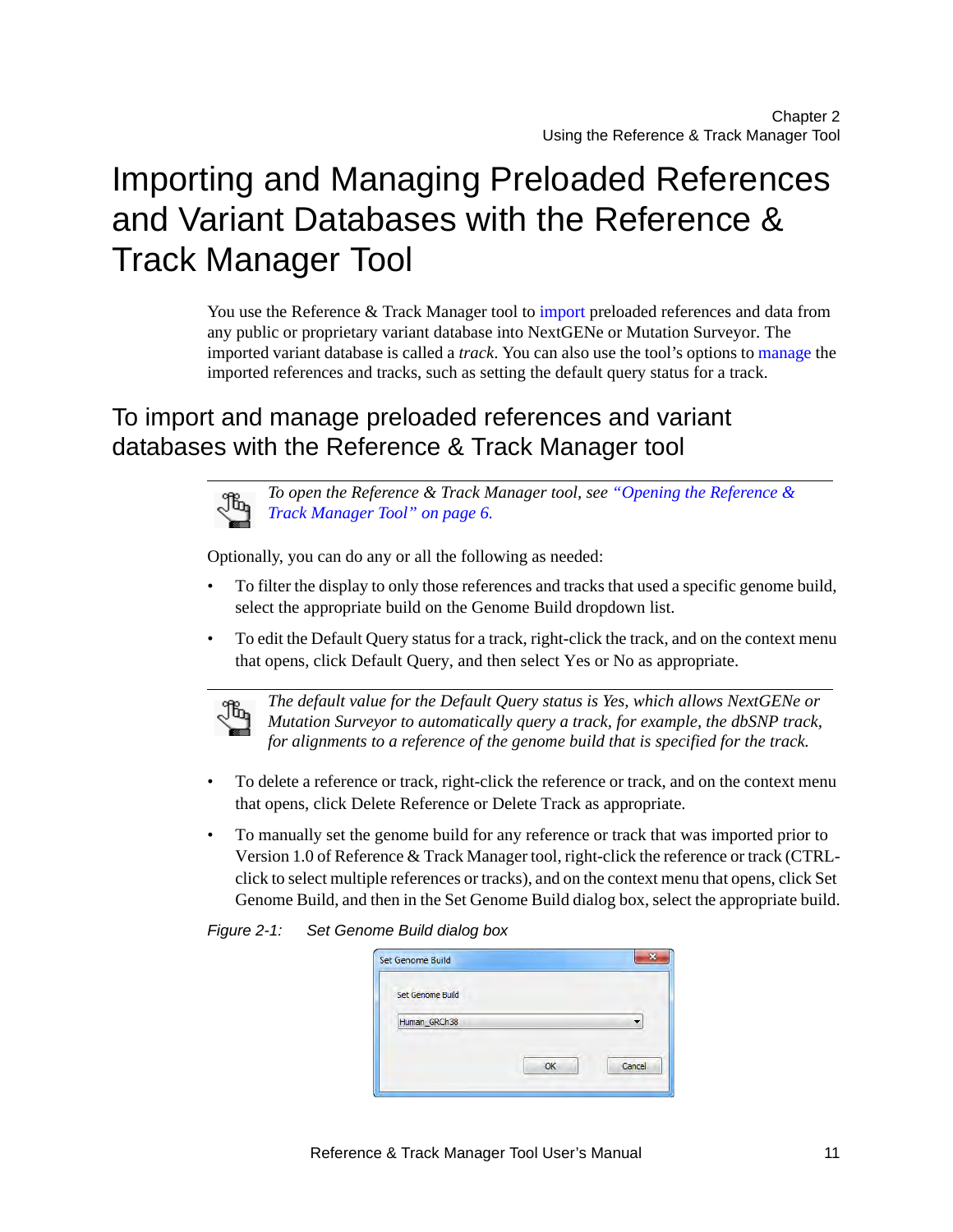• To use some of the options on the Settings menu, click the Settings icon  $\bullet$ , and on the Settings menu that opens, do any or all of the following as needed:

| <b>Action</b>                                                                                                                                              | <b>Step</b>                                                                                                                                                                 |
|------------------------------------------------------------------------------------------------------------------------------------------------------------|-----------------------------------------------------------------------------------------------------------------------------------------------------------------------------|
| To specify a different directory for preloaded<br>references                                                                                               | See "To specify a directory for preloaded<br>reference (Set Storage Path)" on page 13.                                                                                      |
| To edit genome build tags                                                                                                                                  | See "To edit genome build tags" on page 14.                                                                                                                                 |
| To automatically assign genome builds to<br>preloaded references                                                                                           | Click Tools > Assign Genome Builds to Known<br>References.                                                                                                                  |
| To move references to the current reference<br>storage site                                                                                                | See "To move references to the current"<br>reference storage site" on page 15.                                                                                              |
| To work with User Management settings                                                                                                                      | Click User Management.                                                                                                                                                      |
|                                                                                                                                                            | <b>Note:</b> For detailed information about User<br>Management, see the NextGENe User's<br>Manual or Online Help, or the Mutation<br>Surveyor User's Manual or Online Help. |
| To open the Online Help that is specific for the<br>Reference & Track Manager tool                                                                         | Click Help.                                                                                                                                                                 |
| To open the About dialog box that displays<br>information about the Reference & Track<br>Manager tool, such as the version that you are<br>currently using | Click About.                                                                                                                                                                |

• To view the detailed information for a track, right-click the track, and on the context menu that opens, click Show Detail to open the Track Details dialog box. The dialog box shows the date that the track was imported, the file that was used for the track, and the columns that are included in the track.



| Track Details                      |                               | $-10$<br>$\overline{\mathbf{x}}$ |
|------------------------------------|-------------------------------|----------------------------------|
| Revision: 0                        |                               |                                  |
| Author:                            |                               |                                  |
| Modified time:                     |                               |                                  |
| Comments:<br>Total record number:  |                               |                                  |
| added: 184062                      | $\circ$                       |                                  |
| removed: 0<br>Total column number: | $\circ$                       |                                  |
| added: 12                          |                               |                                  |
| removed: 0                         |                               |                                  |
| modified: 0                        |                               |                                  |
| added column:ID                    |                               |                                  |
| added column: INFO CLNHGVS         |                               |                                  |
| added column: INFO CLNALLE         |                               |                                  |
| added column:INFO CLNSRC           |                               |                                  |
| added column: INFO_CLNORIGIN       |                               |                                  |
| added column: INFO_CLNSRCID        |                               |                                  |
| added column: INFO CLNSIG          |                               |                                  |
| added column: INFO_CLNDSDB         |                               |                                  |
|                                    | added column: INFO CLNDSDBID  |                                  |
| added column: INFO CLNDBN          |                               |                                  |
|                                    | added column: INFO CLNREVSTAT |                                  |
| added column: INFO CLNACC          |                               |                                  |
|                                    |                               |                                  |
|                                    |                               |                                  |
|                                    |                               |                                  |
|                                    |                               |                                  |
|                                    |                               |                                  |
|                                    |                               |                                  |
|                                    |                               |                                  |
|                                    |                               |                                  |
|                                    |                               |                                  |
|                                    |                               | ÷                                |
|                                    |                               |                                  |
|                                    |                               | Close                            |
|                                    |                               |                                  |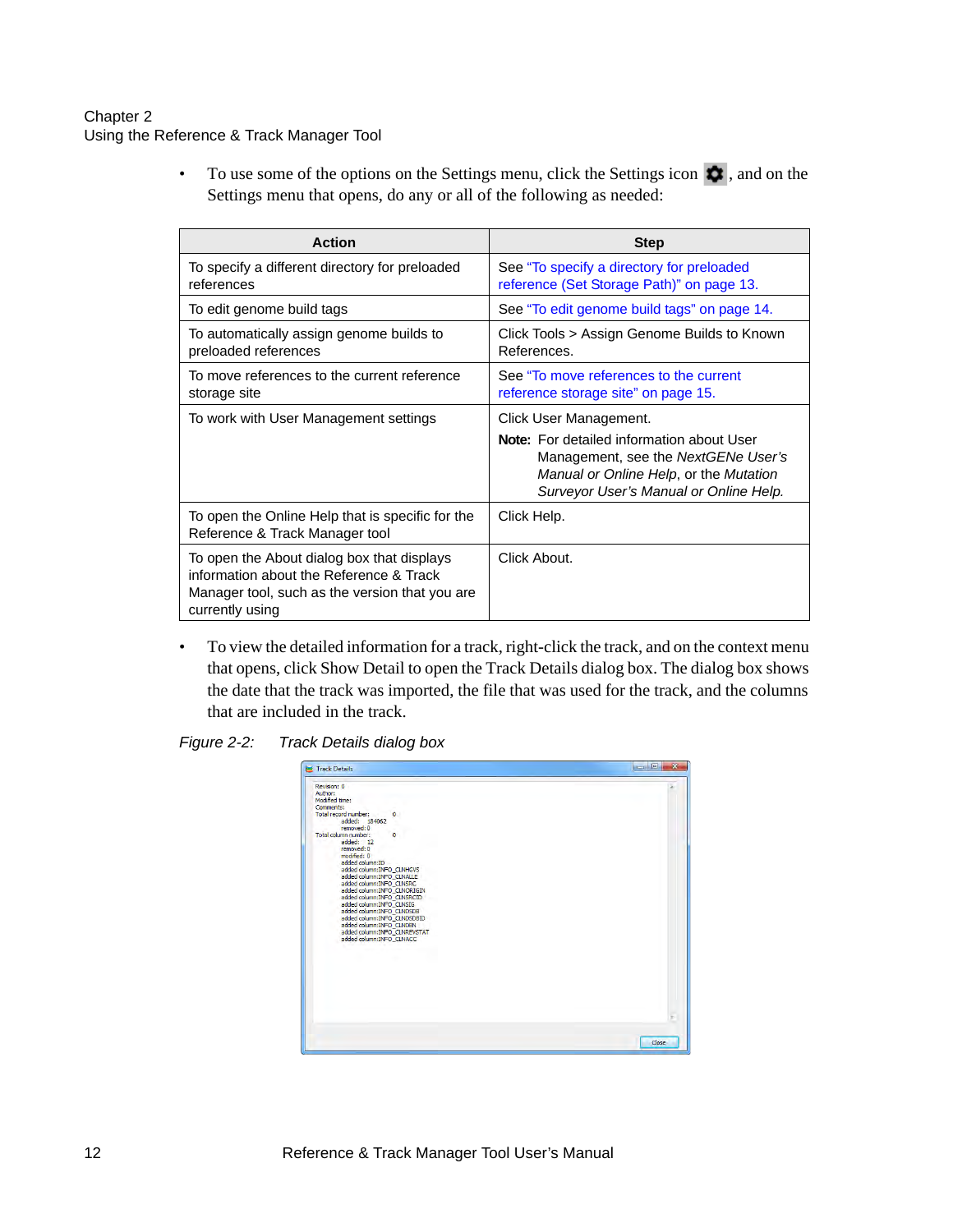- To import data from the dbSNP or ClinVar database, continue to "To import data from [the dbSNP or ClinVar database" on page 16.](#page-19-0)
- To import data from the COSMIC database, continue to ["To import data from the](#page-20-0)  [COSMIC database" on page 17.](#page-20-0)
- To import data from the dbNSFP database, continue to ["To import data from the dbNSFP](#page-21-0)  [database" on page 18.](#page-21-0)
- To import data from the dbscSNV database, continue to ["To import data from the](#page-24-0)  [dbscSNV database" on page 21.](#page-24-0)
- To import data from other custom variation databases, continue to ["To import data from](#page-25-0)  [other variation databases" on page 22.](#page-25-0)
- To import gene annotation tracks, continue to ["To import gene annotation tracks" on page](#page-26-0)  [23.](#page-26-0)
- To import a preloaded reference, continue to ["Importing Preloaded References" on page](#page-29-0)  [26.](#page-29-0)
- To build a preloaded reference, click Build Reference, and then continue to ["The Build](#page-35-0)  [Preloaded Reference Tool \(For NextGENe Only\)" on page 32.](#page-35-0)

### <span id="page-16-0"></span>To specify a directory for preloaded reference (Set Storage Path)

By default, the directory for preloaded references is:

C:\Users\Public\Documents\SoftGenetics\References

You can leave this value as-is, or you can select a different location from the Settings menu for the Reference & Track Manager tool.



*The directory that you specify here for preloaded references also sets the directory for the Build Preloaded Reference tool (see ["The Build Preloaded Reference Tool](#page-35-0)  [\(For NextGENe Only\)" on page 32](#page-35-0)) and the directory for preloaded references that you import into NextGENe or Mutation Surveyor. (See ["Importing Preloaded](#page-29-0)  [References" on page 26.](#page-29-0))*

- 1. Click the Settings icon  $\bullet$ , and on the Settings menu that opens, click Set Storage Path to open the Browse for Folder dialog box.
- 2. In the Browse for Folder dialog box, browse to and select an existing folder in which the preloaded reference files are to be stored, or make a new folder, and then click OK.

The Browse for Folder dialog box closes. The Reference & Track Manager tool remains open. The newly selected storage path is displayed in the title bar of the dialog box.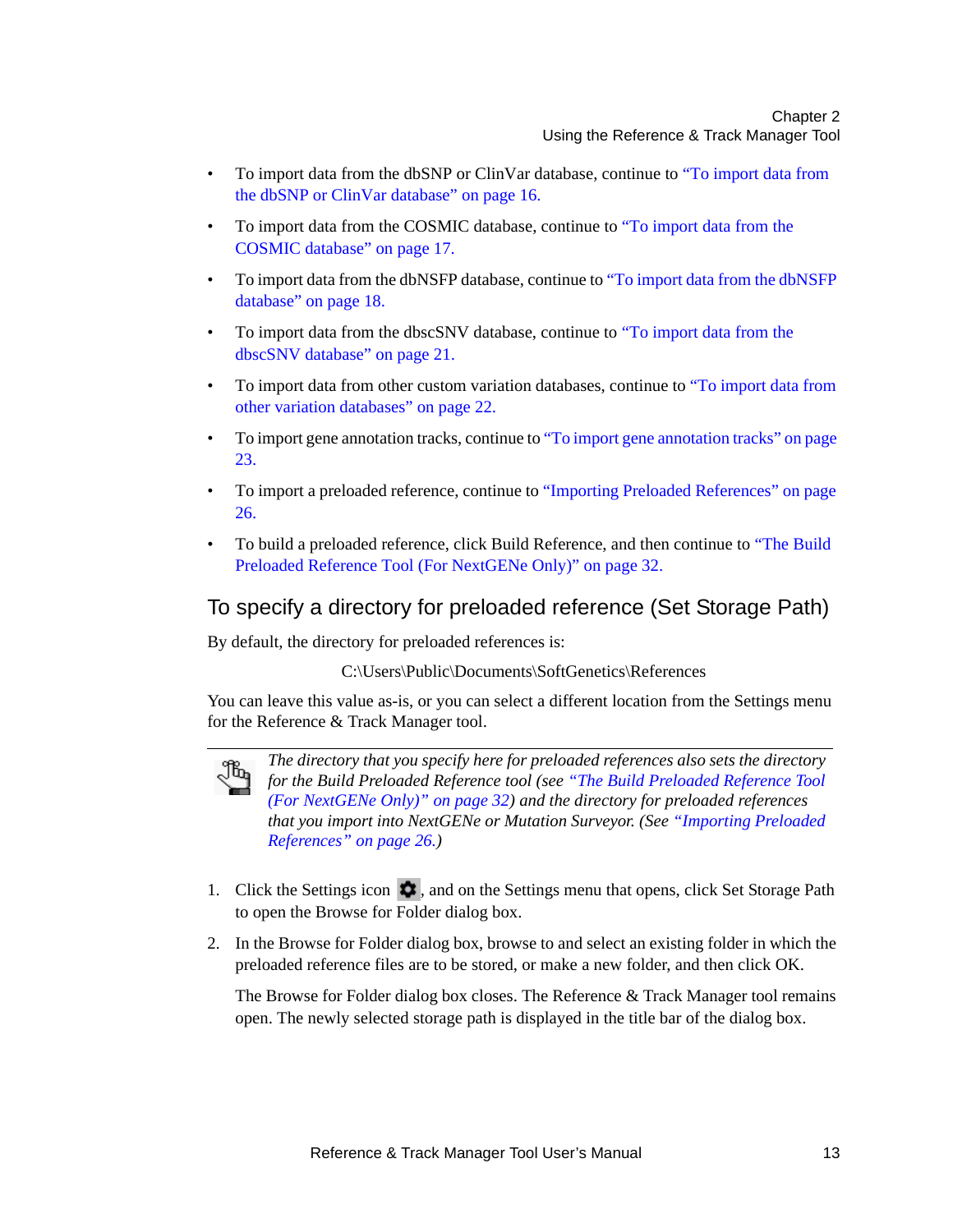### <span id="page-17-0"></span>To edit genome build tags

Built-in genome tags are supplied for the Reference & Track Manager tool. You cannot edit or delete these built-in tags but you can add, edit, or remove custom genome build tags.

1. Click the Settings icon  $\bullet$ , and on the Settings menu that opens, click Edit Genome Build Tags.

The Genome Build Tags Editor dialog box opens. A list of all the built-in genome tags is displayed in the dialog box. The tags are highlighted in gray.

*Figure 2-3: Genome Build Tags Editor dialog box*

|                  | Add<br>Remove                                   |  |  |
|------------------|-------------------------------------------------|--|--|
| Genome Build     | Description                                     |  |  |
| Human GRCh38     | Human genome reference 38 (2013)                |  |  |
| Human GRCh37     | Human genome reference 37 (2009)                |  |  |
| Human NCBI36     | Human genome reference 36 (2006)                |  |  |
| Mouse GRCm38     | Mouse genome reference 38 (2012)                |  |  |
| Mouse NCBIm37    | Mouse genome reference 37 (2007)                |  |  |
| Rat RGSC6.0      | Rattus norvegicus genome reference Rnor6.0 (2   |  |  |
| Rat Rnor5.0      | Rattus norvegicus genome reference Rnor 5.0 (2) |  |  |
| Zebrafish GRCz10 | Zebrafish genome reference 10 (2014)            |  |  |
| Zebrafish Zv9    | Zebrafish genome reference 9 (2010)             |  |  |
|                  |                                                 |  |  |
|                  | FU.                                             |  |  |
|                  |                                                 |  |  |

- 2. Do any or all the following as needed:
	- To add a new genome build tag, click Add, and then double-click in the blank line that is displayed to enter the name and description for the genome build tag.
	- To edit a custom genome build tag, double-click to select the tag name and/or description, and then edit the information as appropriate.
	- To delete a genome build tag, select the tag, and then click Remove.



*Deleting a genome build tag does not delete it for any previously imported databases or tracks. Going forward, the tag is simply not available for selection.*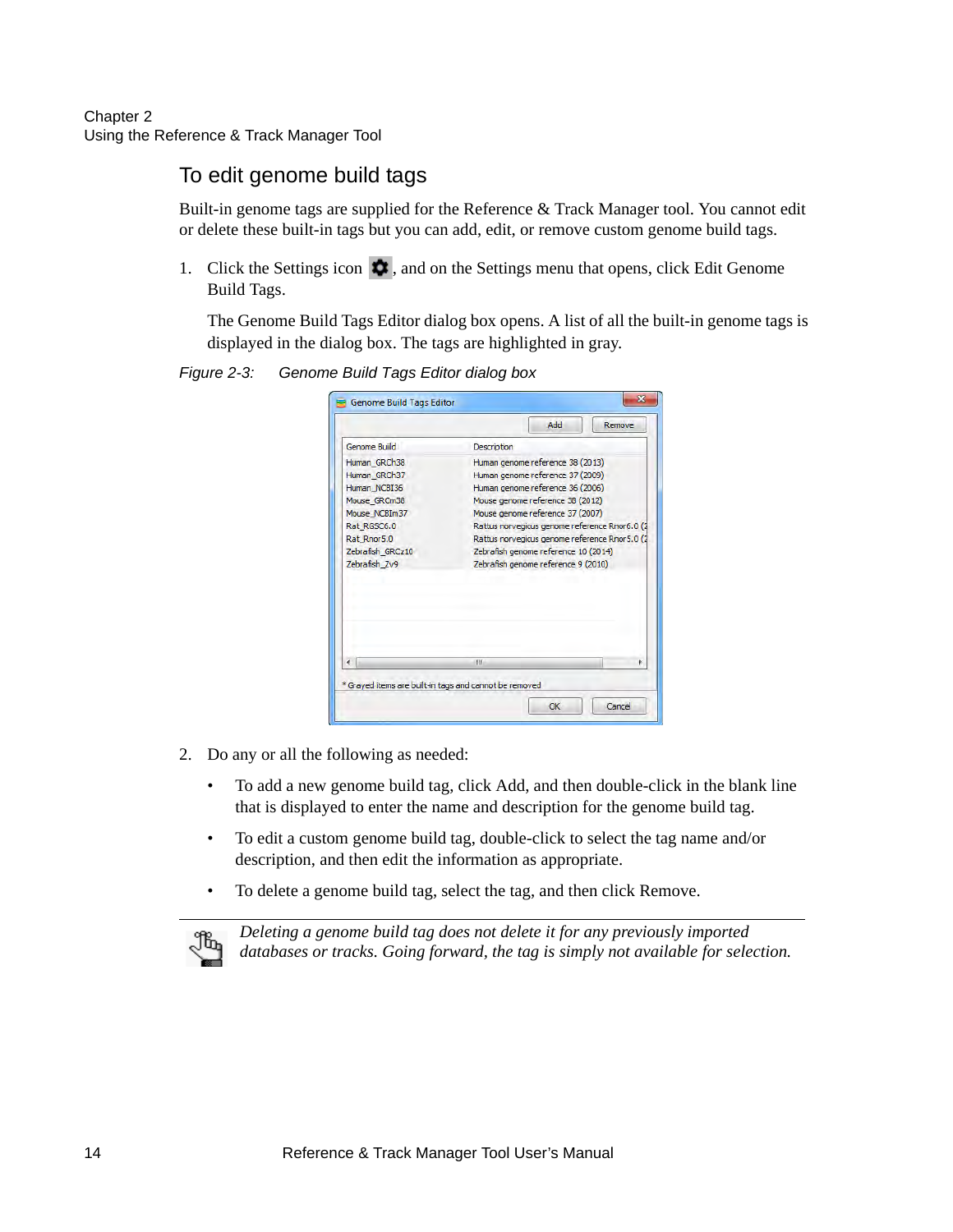### <span id="page-18-0"></span>To move references to the current reference storage site

If you have references that are stored in a different directory than the directory that is currently specified for preloaded references, you can move these references to the current references storage site.



*Figure 2-4: Import References & Tracks from other storage dialog box*

| Import References & Tracks from other storage |                   |                     |           | $\Box$<br>$\mathbf{x}$ |
|-----------------------------------------------|-------------------|---------------------|-----------|------------------------|
| From<br>Select reference and track to import  |                   |                     |           |                        |
| References                                    |                   |                     |           |                        |
| Reference                                     |                   | <b>Genome Build</b> | Size (KB) | Pres                   |
| Tracks                                        |                   |                     |           |                        |
| Track                                         | Group<br>Location |                     | Size (KB) | Pres                   |
|                                               |                   |                     |           |                        |
| Remove original files                         |                   |                     |           | Import                 |

1. If you have not done so already, click the Settings icon, and on the Settings menu that opens, click Tools > Import References & Tracks from other storage.

The Import References & Tracks from other storage dialog box opens.

- 2. Click From to open the Browse for Folder dialog box.
- 3. In the Browse for Folder dialog box, browse to and select the folder that contains the references that are to be moved, and then click OK.

All the references that are contained in the selected folder are displayed in the References pane. If tracks are associated with a selected reference, then these tracks are displayed in the Tracks pane.

4. Optionally, to delete the original source files from the alternate storage site after moving them, select Remove Original Files.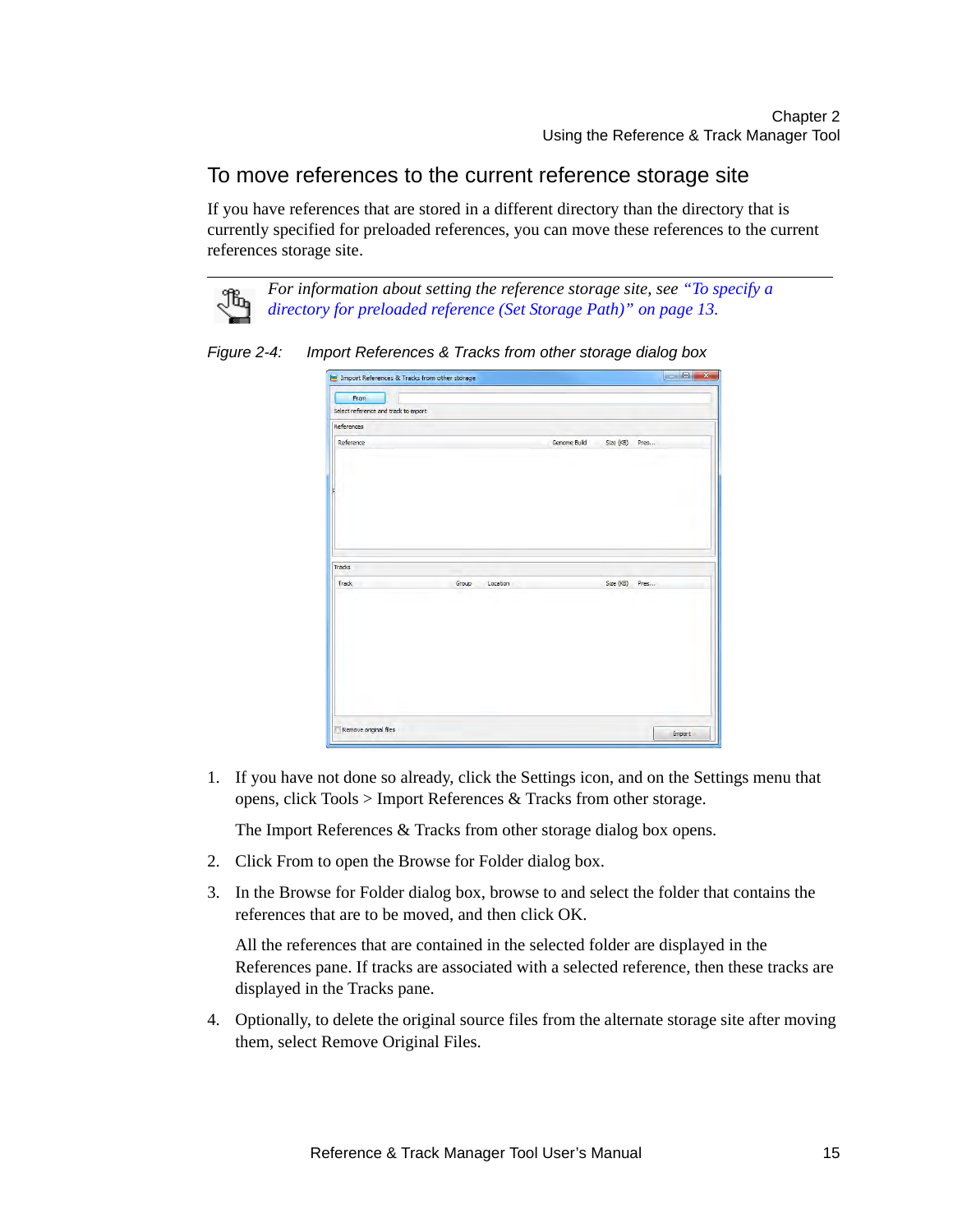5. Click Import.

A copy of each reference that is to be moved is made, and then this copy is imported into the current reference storage site.

After all the references are successfully imported, a message opens indicating this.

*Figure 2-5: References & Tracks successfully imported message*

| Reference & Track Manager                 |
|-------------------------------------------|
| References and Tracks migration finished! |
| OK                                        |

6. Click OK to close the message. The Import References & Tracks from other storage dialog box remain open.

### <span id="page-19-0"></span>To import data from the dbSNP or ClinVar database

You can import data from the ClinVar or other dbSNP databases from NCBI. When you import a ClinVar database, the clinical significance and clinical origin for each variant are also automatically imported.

1. In the Tracks pane, click Import Track, and on the dropdown menu that opens, click dbSNP/ClinVar.

The Import track - dbSNP dialog box opens.

*Figure 2-6: Import track - dbSNP dialog box*

|             |   | Open FTP folder to Download VCF |  |
|-------------|---|---------------------------------|--|
|             |   | Add                             |  |
|             |   | Remove                          |  |
| Group dbsnp | ۰ | Remove All                      |  |
| Name        |   |                                 |  |

- 2. Choose the appropriate group—dbsnp or clinvar.
- 3. Click Open FTP Folder to Download VCF.

The NCBI FTP site opens. This site contains all the dbSNP or ClinVar database files that are available for downloading.

- 4. Download the appropriate version of the database.
- 5. Click Add to browse to and select the downloaded files.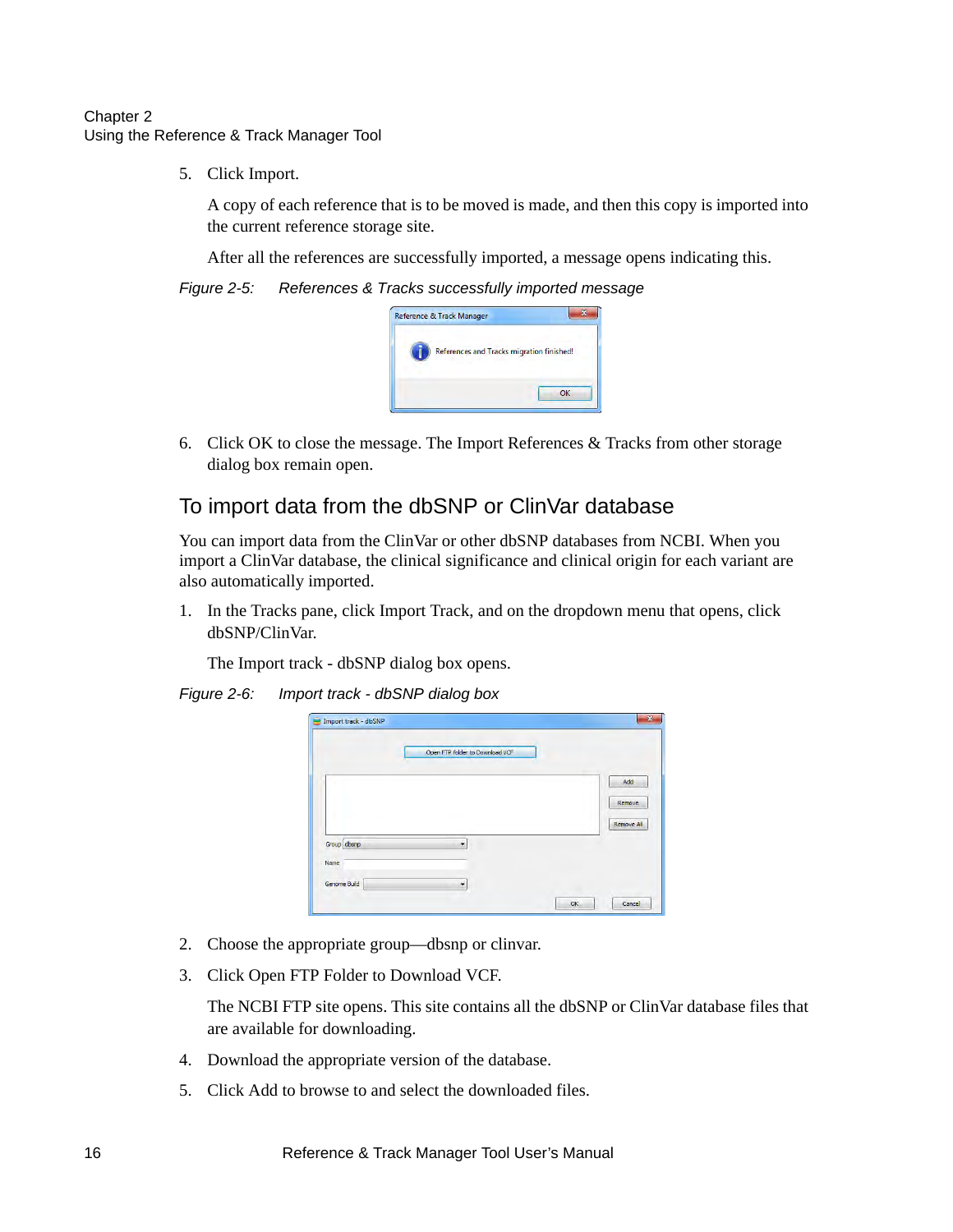- 6. In the Name field, enter the name or version number for the downloaded database.
- 7. On the Genome Build dropdown list, select the genome build for the track.
- 8. Click OK.

After the import is complete, an Import Complete message is displayed, and the Import track - dbSNP dialog box closes. An entry for the imported database is displayed in the Tracks pane.

9. Optionally, to set the Default Query status to No for the database, right-click the track name in the Tracks pane, and on the context menu that opens, select Default Query > No.



*If the Default Query status is set to No, then NextGENe or Mutation Surveyor cannot automatically query the dbSNP or ClinVar track for alignments to a reference of the genome build that is specified for the track.* 



*To load dbSNP or ClinVar information for previously run projects, continue to ["To](#page-27-0)  [load track data for previously run projects" on page 24.](#page-27-0)*

### <span id="page-20-0"></span>To import data from the COSMIC database

1. In the Tracks pane, click Import Track, and on the dropdown menu that opens, click COSMIC.

The Import track - COSMIC dialog box opens.

*Figure 2-7: Import track - COSMIC dialog box*

|              | Guidelines on Use of COSMIC Data                                             | Register for COSMIC download |                   |
|--------------|------------------------------------------------------------------------------|------------------------------|-------------------|
|              | Load Coding Variants: CosmicCodingMuts_vXX_DDMMYYYY_nolimit.vcf.gz           |                              |                   |
|              | Load NonCoding Variants: CosmicNonCodingVariants_vXX_DDMMYYYY_noLimit.vcf.gz |                              |                   |
|              |                                                                              |                              | Add               |
|              |                                                                              |                              | Remove            |
|              |                                                                              |                              |                   |
|              |                                                                              |                              | <b>Remove All</b> |
| Group Cosmic |                                                                              |                              |                   |
|              |                                                                              |                              |                   |
| Name         |                                                                              |                              |                   |
|              |                                                                              |                              |                   |



*Optionally, click Guidelines on Use of COSMIC data to go to a web page provided by Sanger with guidelines and information about the public use of COSMIC data.*

2. To register for COSMIC downloads, click Register for COSMIC download.

The COSMIC database registration page opens.

3. After correctly registering for COSMIC downloads, follow the instructions from COSMIC to download VCF files for the database.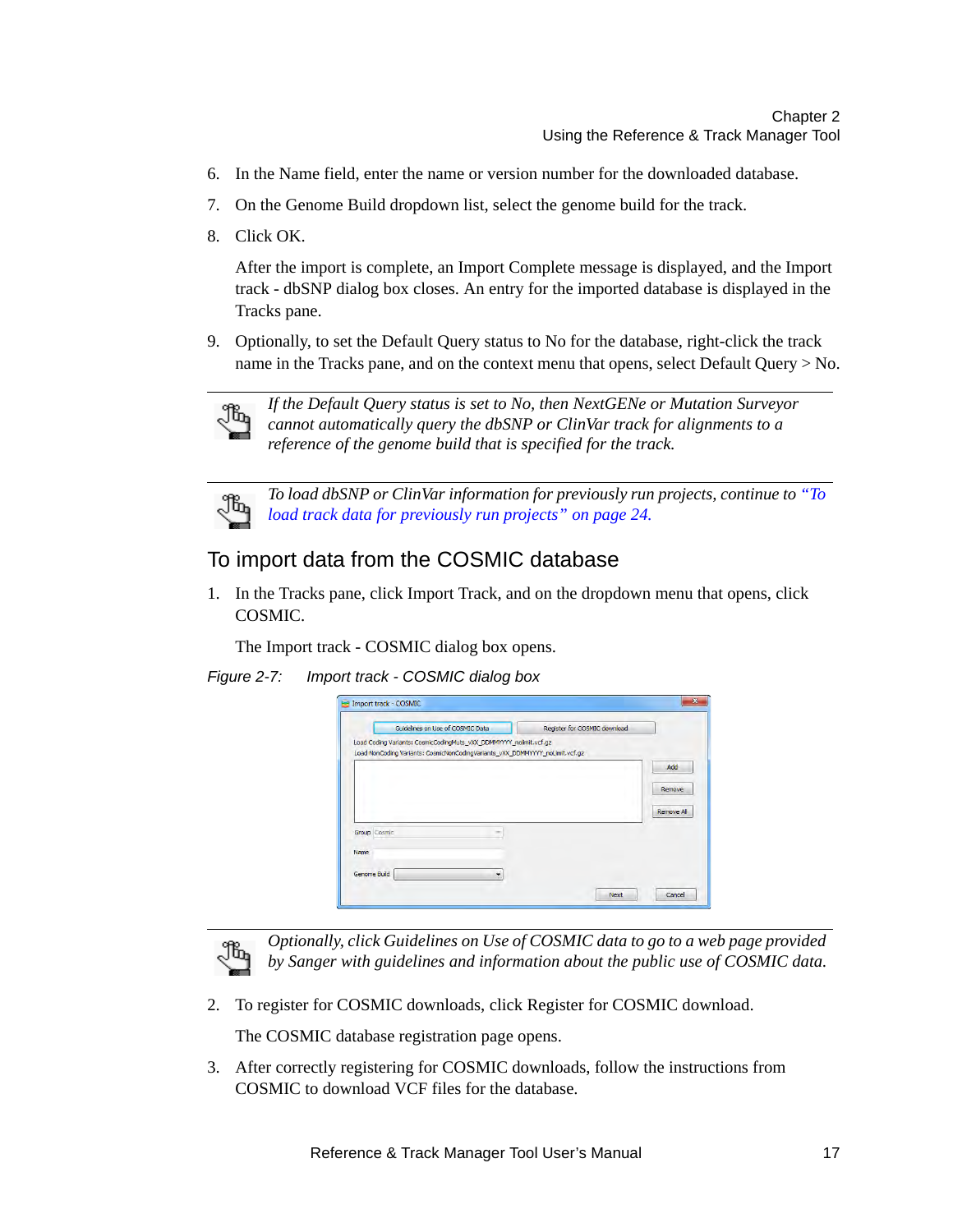

- 4. Click Add to browse to and select the downloaded files.
- 5. In the Name field, enter the name or version number for the downloaded files.
- 6. On the Genome Build dropdown list, select the genome build for the track.
- 7. Click OK.

After the import is complete, an Import Complete message is displayed, and the Import track - COSMIC dialog box closes. An entry for the imported database is displayed in the Tracks pane.

8. Optionally, to set the Default Query status to No for the database, right-click the track name in the Tracks pane, and on the context menu that opens, select Default Query > No.



*If the Default Query status is set to No, then NextGENe or Mutation Surveyor cannot automatically query the COSMIC track for alignments to a reference of the genome build that is specified for the track.* 



*To load COSMIC tags for previously run projects, continue ["To load track data](#page-27-0)  [for previously run projects" on page 24.](#page-27-0)*

### <span id="page-21-0"></span>To import data from the dbNSFP database

A dbNSFP database file contains coordinates for multiple genome builds. As a result, after a dbNSFP database file is imported and extracted, a dialog box opens that displays all the compatible genome builds for the file. You must select the appropriate genome build from this list of compatible builds, and you can select multiple genome builds as needed.

1. In the Tracks pane, click Import Track, and on the dropdown menu that opens, click dbNSFP.

The Import track - dbNSFP dialog box opens.

*Figure 2-8: Import track - dbNSFP dialog box*

|              | Open dbNSFP website   |
|--------------|-----------------------|
|              | Add                   |
|              | Remove                |
|              | Remove All            |
| Group dbNSFP |                       |
| Name         |                       |
|              |                       |
|              | OK<br>About<br>Cancel |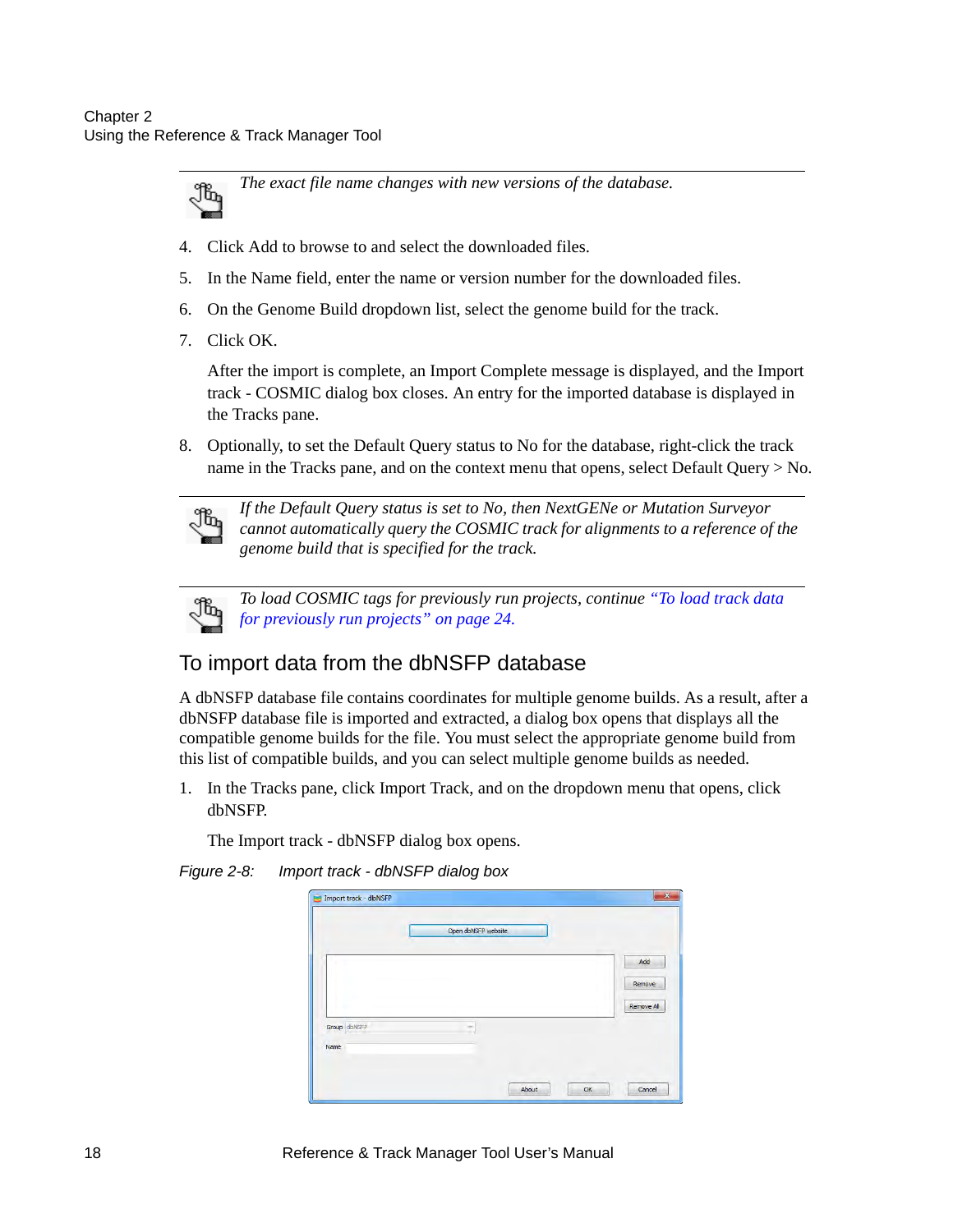

*Optionally, click About to open a dialog box that provides a link to an article that details the dbNSFP database.*

2. Click Open dbNSFP website.

The dbNSFP website page opens.

3. Download the appropriate version of the database for your work.

*The latest dbNFSP version that NextGENe currently supports is v2.9.*Jb,

- 4. Click Add to browse to and select the downloaded files.
- 5. In the Name field, enter the name or version number for the downloaded database.
- 6. Click OK.

Two results are possible:

• A Disk space usage warning message might open informing you that importing and extracting the selected dbNSFP database files will consume a large amount of disk space, the amount of disk space that will be required to extract the files, and the amount of free disk space that is currently available on the NextGENe client. Continue to [Step 7.](#page-23-0)





• The dbNSFP Install Type dialog box opens. By default, the option to install all databases that are available for research use is selected. Continue to [Step 8.](#page-23-1)

*Figure 2-10: dbNSFP Install Type dialog box*

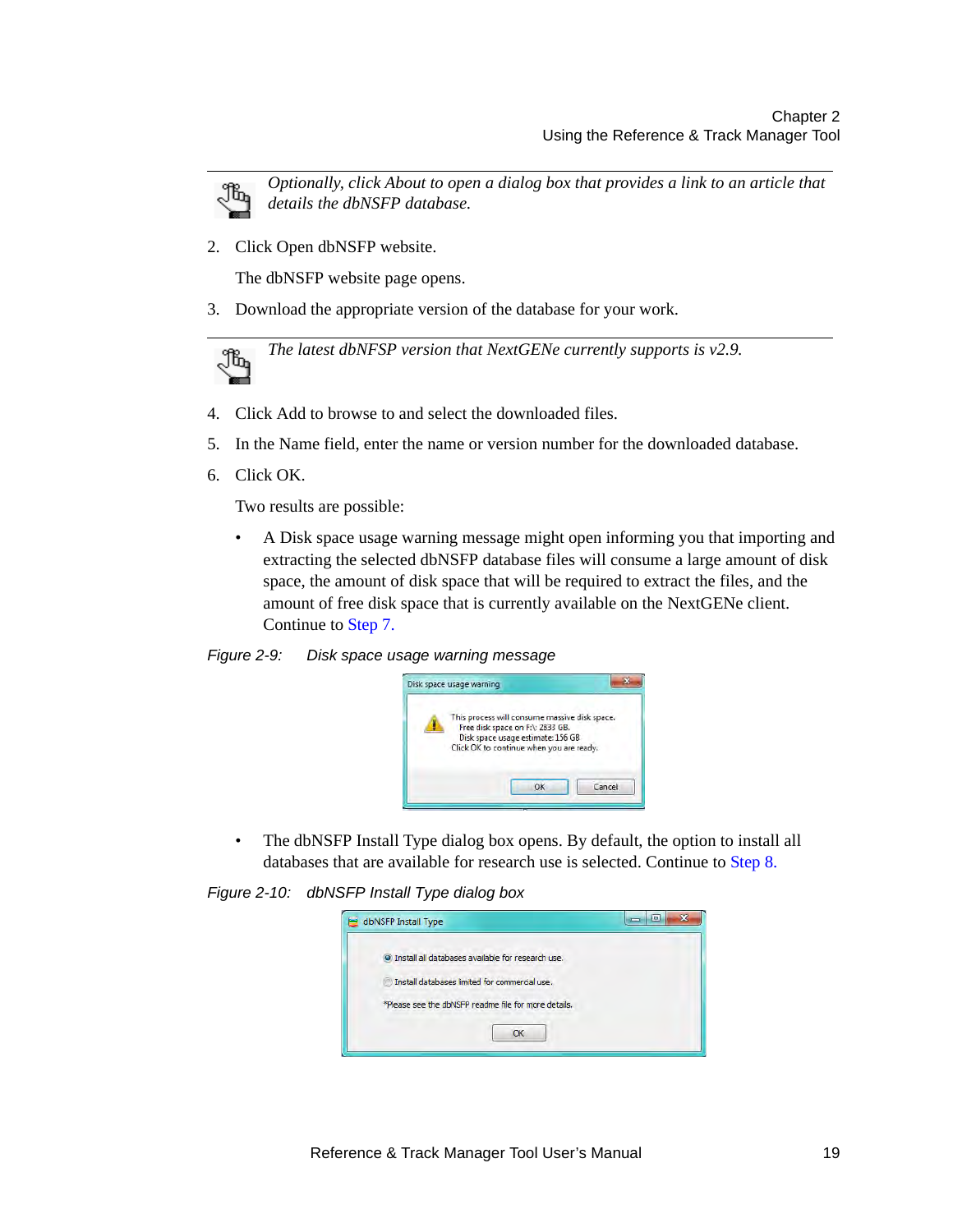<span id="page-23-0"></span>7. If sufficient disk space is available, then click OK; otherwise, free up the appropriate amount of disk space for the client, and then click OK.

The dbNSFP Install Type dialog box opens. By default, the option to install all databases that are available for research use is selected.

#### *Figure 2-11: The dbNSFP Install Type dialog box*



<span id="page-23-1"></span>8. Leave the database type set to the default value of all available research databases, or select Install databases limited for commercial use as appropriate, and then click OK.

The dbNSFP Install Type dialog box closes and the files are extracted. After the files are extracted, the Select Genome Build dialog box opens.

*Figure 2-12: Select Genome Build dialog box*

| Select Genome Build                          |               |
|----------------------------------------------|---------------|
| Compatible Genome Builds:                    |               |
| Human_GRCh38<br>Human_GRCh37<br>Human_NCBI36 |               |
|                                              | Cancel<br>OK. |

9. Select the appropriate compatible genome build, and then click OK.

The Set Genome Build dialog box closes, and an Importing track - dbNSFP dialog box opens. The dialog box displays the progress of importing the selected database.

*Figure 2-13: Importing track - dbNSFP dialog box*

| Importing track - dbNSFP |                                           |  |
|--------------------------|-------------------------------------------|--|
|                          | Processing file 'dbNSFP2.9_variant.chr18' |  |
|                          |                                           |  |
|                          | <b>ARTES</b>                              |  |

After the import is complete, Importing track - dbNSFP dialog box closes, and an Import Completed message is displayed. See [Figure 2-14 on page 21.](#page-24-1)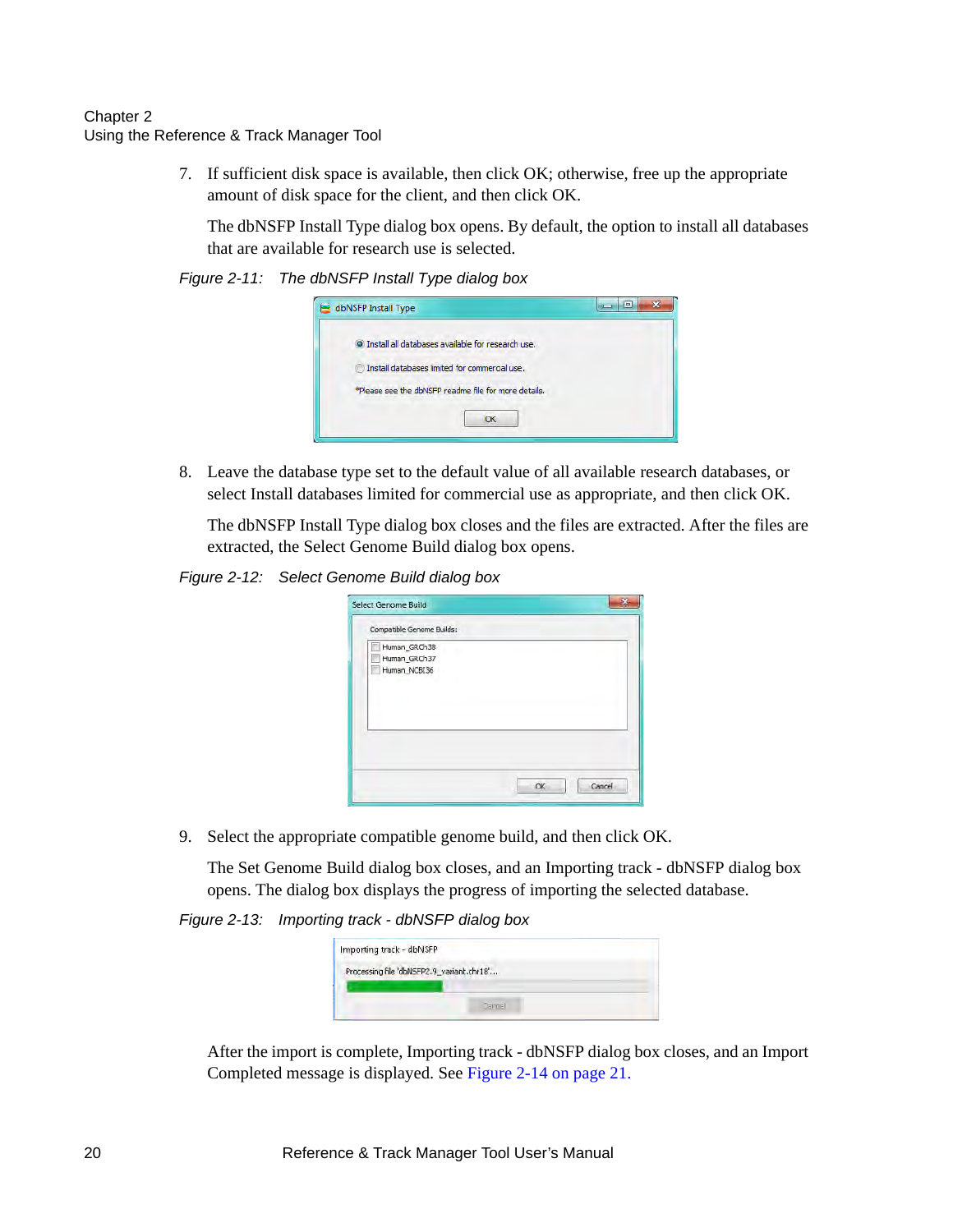$\times$ 

Information Import completed!

#### <span id="page-24-1"></span>*Figure 2-14: Import Completed message*

10. Click OK.

The Import Completed message closes, and an entry for the imported database is displayed in the Tracks pane.

11. Optionally, to set the Default Query status to No for the database, right-click the track name in the Tracks pane, and on the context menu that opens, select Default Query > No.



*If the Default Query status is set to No, then NextGENe or Mutation Surveyor cannot automatically query the dbNSFP track for alignments to a reference of the genome build that is specified for the track.* 

OK



*To load dbNSFP information for previously run projects, continue to ["To load](#page-27-0)  [track data for previously run projects" on page 24.](#page-27-0)*

### <span id="page-24-0"></span>To import data from the dbscSNV database

1. In the Tracks pane, click Import Track, and on the dropdown menu that opens, click dbscSNV.

The Import dbscSNV dialog box opens.

*Figure 2-15: Import dbscSNV dialog box*

|               | Open FTP folder to Download dbscSNV |            |
|---------------|-------------------------------------|------------|
|               |                                     | Add        |
|               |                                     | Remove     |
|               |                                     | Remove All |
| Group dbscSNV | $\sim$                              |            |
| Name          |                                     |            |
| Genome Build  | $\overline{\phantom{a}}$            |            |

2. Click Open FTP folder to Download dbscSNV.

A dbNSFP website page that has options for downloading the database opens.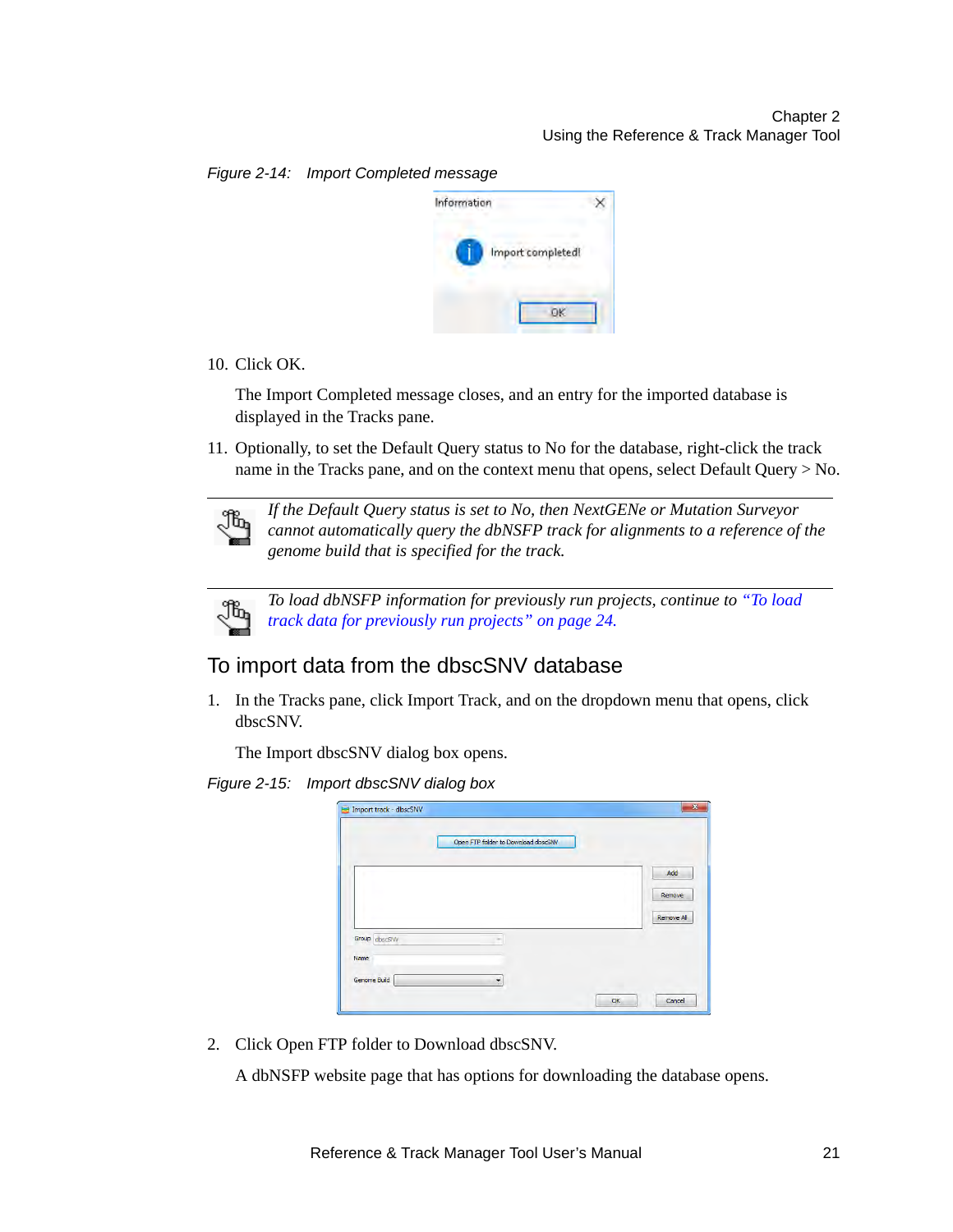3. Download the appropriate version of the database for your work.



*The dbscSNV database is a database of all potential human SNVs within splicing consensus regions. It is listed as an Attached Database on the dbSNFP website.*

- 4. Click Add to browse to and select the downloaded files.
- 5. In the Name field, enter the name or version number for the downloaded database.
- 6. On the Genome Build dropdown list, select the genome build for the track.
- 7. Click OK.

After the import is complete, an Import Complete message is displayed, and the Import track - dbscSNV dialog box closes. An entry for the imported database is displayed in the Tracks pane.

8. Optionally, to set the Default Query status to No for the database, right-click the track name in the Tracks pane, and on the context menu that opens, select Default Query > No.



*If the Default Query status is set to No, then NextGENe or Mutation Surveyor cannot automatically query the dbscSNV track for alignments to a reference of the genome build that is specified for the track.* 



*To load dbscSNV information for previously run projects, continue to ["To load](#page-27-0)  [track data for previously run projects" on page 24.](#page-27-0)*

### <span id="page-25-0"></span>To import data from other variation databases

If you download data from variation databases other than dbSNP, ClinVar, COSMIC, dbNSFP, or dbscSNV, then you can also import this data into NextGENe.

1. In the Tracks pane, click Import Track, and on the dropdown menu that opens, click Custom Variant Track.

The Import track - Custom Variant Track dialog box opens.

*Figure 2-16: Import track - Custom Variant Track dialog box*

|                           |   | Add        |
|---------------------------|---|------------|
|                           |   | Remove     |
|                           |   | Remove All |
| Group custom              |   |            |
| Name                      |   |            |
| Genome Build Human_GRCh37 | ▼ |            |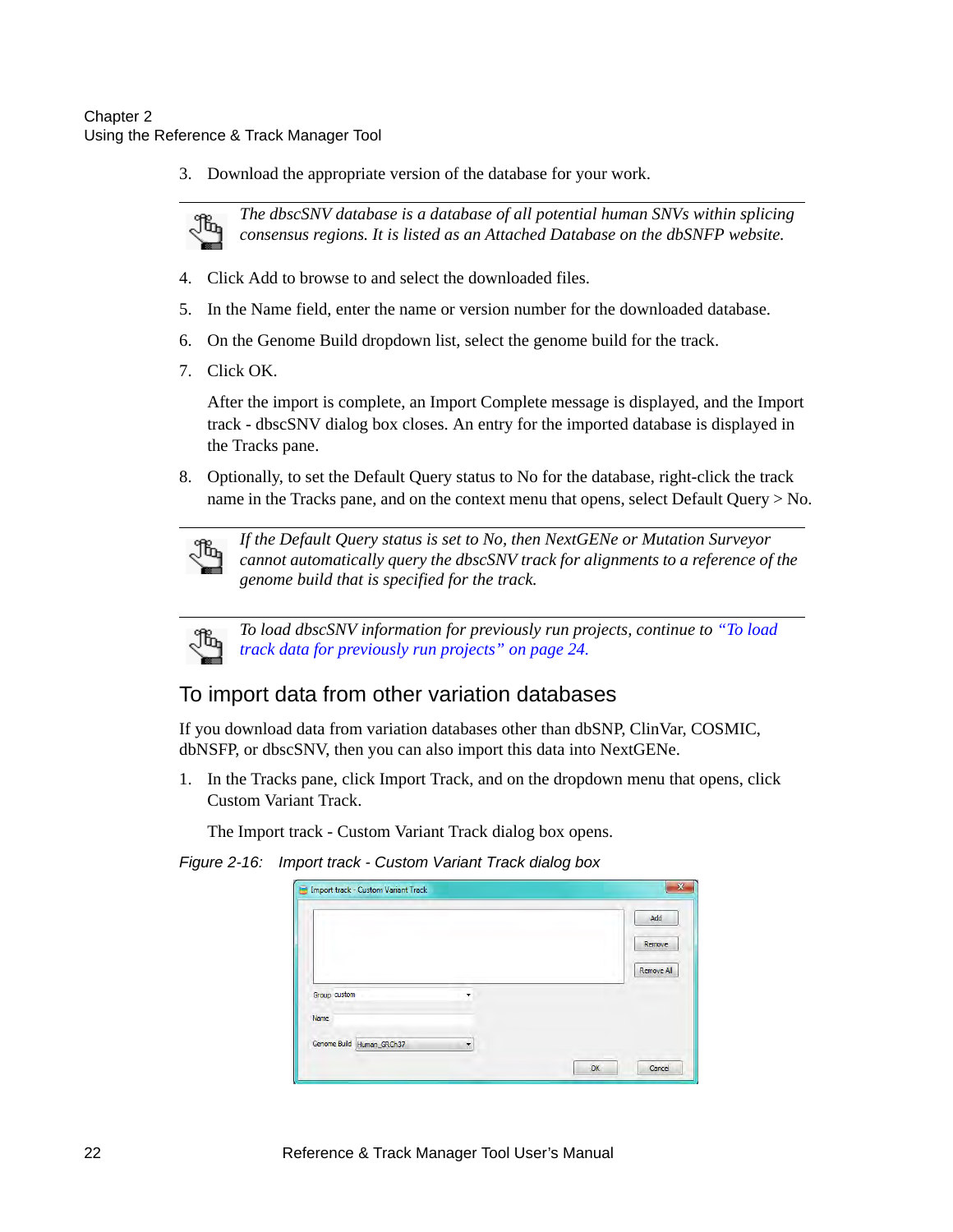- 2. Click Add to browse to and select the downloaded files.
- 3. In the Group field, leave the default value set to custom, or optionally, highlight custom, and then edit to reflect the custom track that you are importing.
- 4. In the Name field, enter the name or version number for the downloaded database.
- 5. On the Genome Build dropdown list, select the genome build for the track.
- 6. Click OK.

After the import is complete, an Import Complete message is displayed, and the Import track - Custom Variant Track dialog box closes. An entry for the imported database is displayed in the Tracks pane.

7. Optionally, to set the Default Query status to No for the database, right-click the track name in the Tracks pane, and on the context menu that opens, select Default Query > No.



*If the Default Query status is set to No, then NextGENe or Mutation Surveyor cannot automatically query the custom track for alignments to a reference of the genome build that is specified for the track.* 



*To load variation information for previously run projects, continue to ["To load](#page-27-0)  [track data for previously run projects" on page 24.](#page-27-0)*

### <span id="page-26-0"></span>To import gene annotation tracks

You can import gene tracks from a file that is in either a .gff format or a .gff3 format. You can use this function to customize gene-level annotations such as gene names and transcripts.

1. In the Tracks pane, click Import Track, and on the dropdown menu that opens, click Gene Annotation Track.

The Import track - Gene Tracks dialog box opens.

#### *Figure 2-17: Import track - Gene Tracks dialog box*

| <b>Import track - Gene Tracks</b> |   |    | Add        |
|-----------------------------------|---|----|------------|
|                                   |   |    | Remove     |
|                                   |   |    | Remove All |
| Group Gff                         | ٠ |    |            |
| Name                              |   |    |            |
| Genome Build                      | ۰ |    |            |
|                                   |   | OK | Cancel     |

- 2. Click Add to browse to and select the downloaded files.
- 3. In the Name field, enter the name or version number for the downloaded database.
- 4. On the Genome Build dropdown list, select the genome build for the track.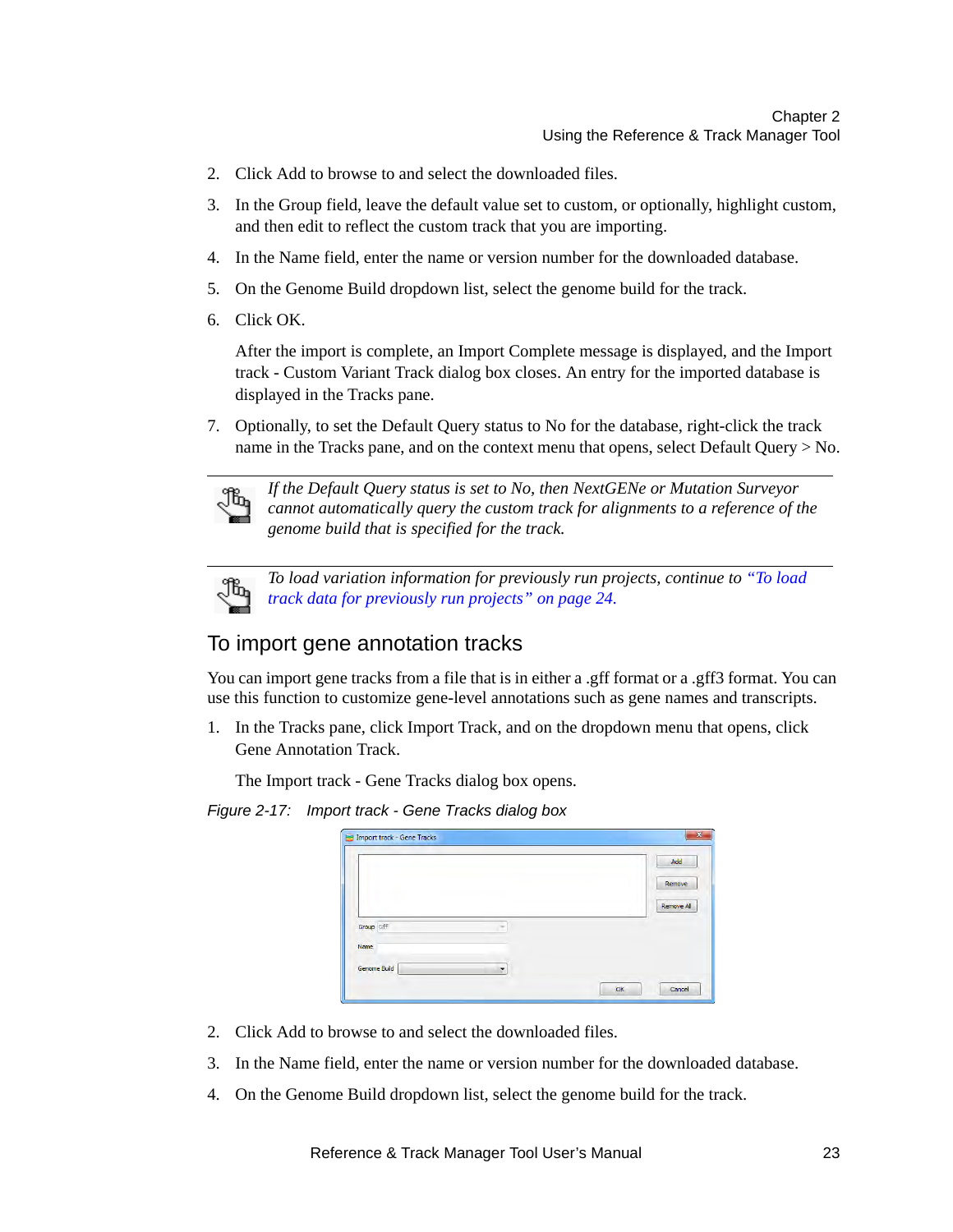5. Click OK.

After the import is complete, an Import Complete message is displayed, and the Import Gene Tracks dialog box closes. An entry for the imported track is displayed in the Tracks pane.

### <span id="page-27-0"></span>To load track data for previously run projects

- 1. Do one of the following:
	- In NextGENe, do the following:
		- i Load the project in the NextGENe Viewer.
		- ii. On the Viewer main menu, click Process > Query Reference Tracks.
	- In Mutation Surveyor, do the following:
		- i Load the project.
		- ii. On the main menu, click Process > Query Reference Tracks.

The Query Tracks dialog box opens. The dialog box lists all the tracks that are available for the project reference.



| Human_GRCh37                                                  |                             |                                                      |
|---------------------------------------------------------------|-----------------------------|------------------------------------------------------|
| Track<br>F<br>dbsnp\clinvar_20160502.vcf<br>custom\dbSNP_b146 | Information<br>dbSNP<br>VCF | Location<br>Tracks<br>Human_v37p10_MajorChr_dbsnp135 |
| ш<br>dbNSFP\2.9                                               | dbNSFP                      | Human_v37p10_MajorChr_dbsnp135                       |
|                                                               |                             |                                                      |
|                                                               |                             |                                                      |
|                                                               |                             |                                                      |
|                                                               |                             |                                                      |
|                                                               |                             |                                                      |

2. Select the reference genome build for the project.

All the tracks that are available for the selected genome build are displayed in the dialog box. Tracks that have previously been queried for the project are selected.

3. Select the tracks that are to be queried for the project, or clear the selections for the tracks that are not to be queried.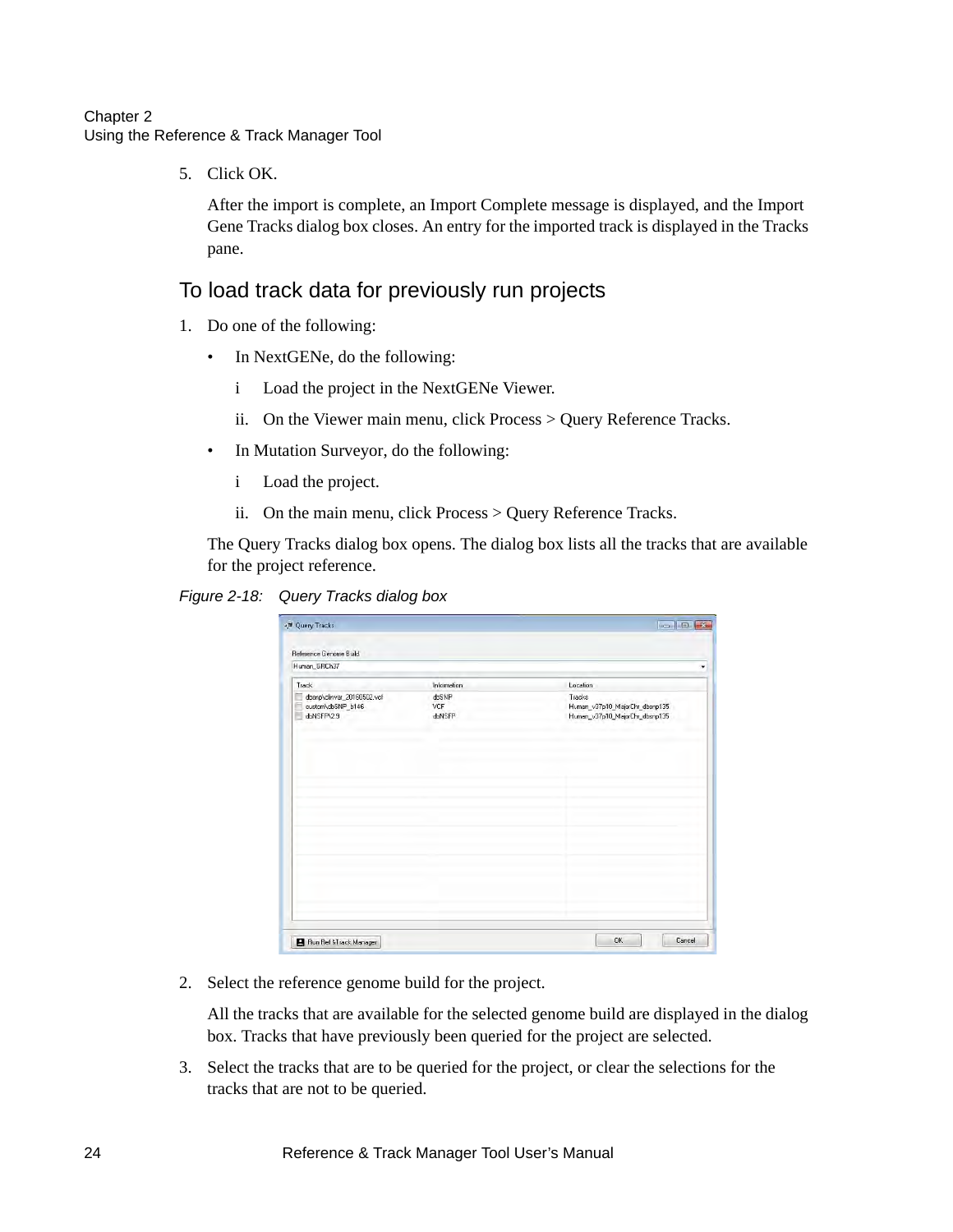- 4. Optionally, if the track that is to be queried for the project is not available, then click Run Ref & Track Manager to open the Reference & Track Manager tool and import the database.
- 5. Click Run Query.

The Query Tracks dialog box closes. The Variation Tracks Settings dialog box opens.

6. Specify the filter and display settings for the track.



*For detailed information about the Variation Tracks Settings dialog box, see the NextGENe User Manual or Online Help, or the Mutation Surveyor User's Manual or Online Help as appropriate.*

The track information for the project is modified accordingly and the settings applied. If new tracks have been added to the project, then the tracks are loaded and the information from the tracks can be displayed in mutation reports in NextGENe or Mutation Surveyor.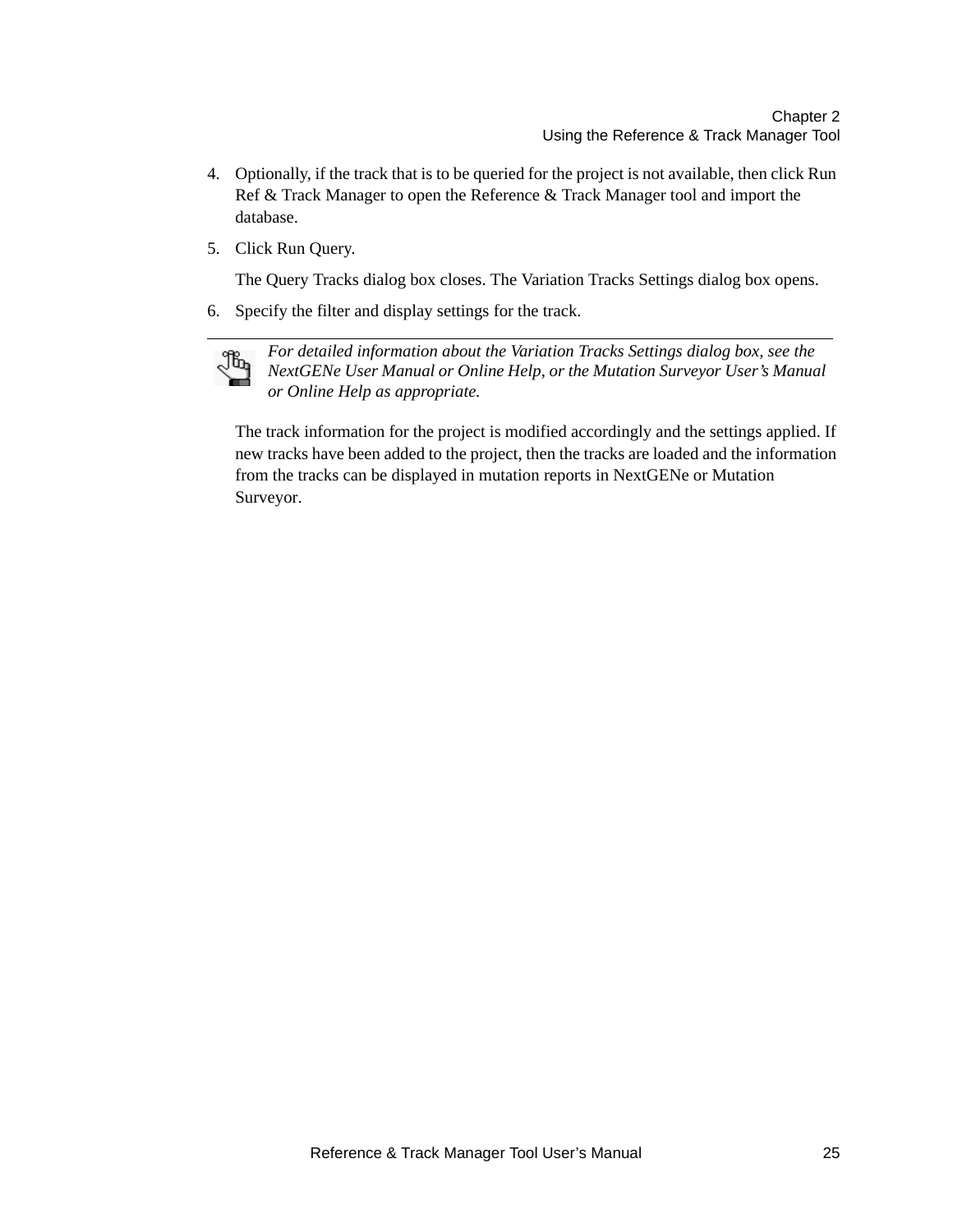# <span id="page-29-0"></span>Importing Preloaded References

If you are using the Reference & Track Manager tool with NextGENe, then to align to a reference larger than 250 Mbp for any application type, or to align to any reference sequence for the Transcriptome with Alternative Splicing application type, then you must do one of the following:

- Create a preloaded reference using the Build Preloaded Reference tool. (See ["The Build](#page-35-0)  [Preloaded Reference Tool \(For NextGENe Only\)" on page 32.](#page-35-0))
- Align the data against a preloaded reference that SoftGenetics supplies, either through the SoftGenetics ftp site, or on a DVD. For access to a needed reference, you have two options:
	- You can [download and import p](#page-30-0)reloaded references through the SoftGenetics ftp server.
	- You can [import](#page-30-0) a preloaded reference from a DVD that SoftGenetics can send to you upon request.

If you are using the Reference & Track Manager tool with Mutation Surveyor, then you can use only human preloaded references. To obtain the appropriate human preloaded reference, you can do one of the following:

- [Download and import](#page-30-0) preloaded references through the SoftGenetics ftp server.
- [Import](#page-30-0) a preloaded reference from a DVD that SoftGenetics can send to you upon request.

After you import all your needed references, you can select the appropriate reference when you are aligning your data.

If you intend to import preloaded references in NextGENe, note the following:

- See [http://www.softgenetics.com/NextGENe\\_011.html](http://www.softgenetics.com/NextGENe_011.html) for a list of preloaded references that are available on the SoftGenetics ftp server and upon request on a DVD.
- If the genome you are interested in aligning to is not available, you can contact SoftGenetics and request a custom genome, or you can use the Build Preloaded Reference tool to create a preloaded reference. See ["The Build Preloaded Reference Tool \(For](#page-35-0)  [NextGENe Only\)" on page 32.](#page-35-0)

For either NextGENe or Mutation Surveyor, you cannot import and use preloaded reference files if you have *not* installed MySQL. If you did not install MySQL when you installed NextGENe or Mutation Surveyor, then you can use the Reference Setup Wizard to do so.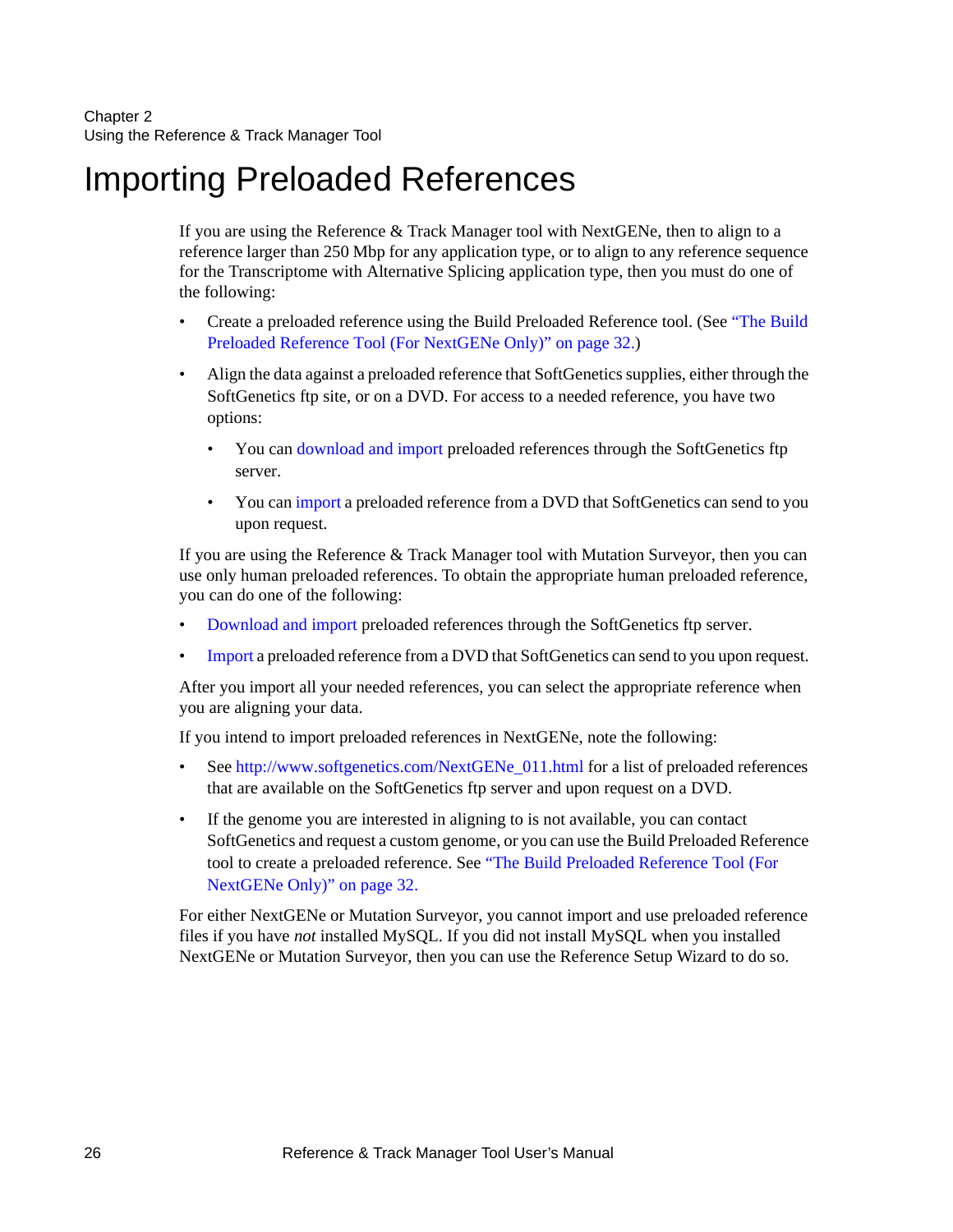### <span id="page-30-0"></span>To import preloaded references



*If you are importing a preloaded reference from a DVD, then make sure to insert the DVD into the client DVD/CD drive before you begin this procedure. You can repeat this procedure in its entirety as many times as needed to download and import all your required preloaded references.*

1. Click Import Reference.

The SoftGenetics Reference Setup Wizard opens.

*Figure 2-19: Reference Setup Wizard*



2. Click Next.

The MySQL Settings page opens. If MySQL has been installed correctly, and the connection to the database is successful, then "MySQL connection successful. Ready to Import" and "MySQL Installed" are displayed on the page, and you can continue to [Step](#page-31-0)  [4;](#page-31-0) otherwise, if either or both of these messages are not displayed, then continue to [Step](#page-31-1)  [3.](#page-31-1) See [Figure 2-20 on page 28.](#page-31-2)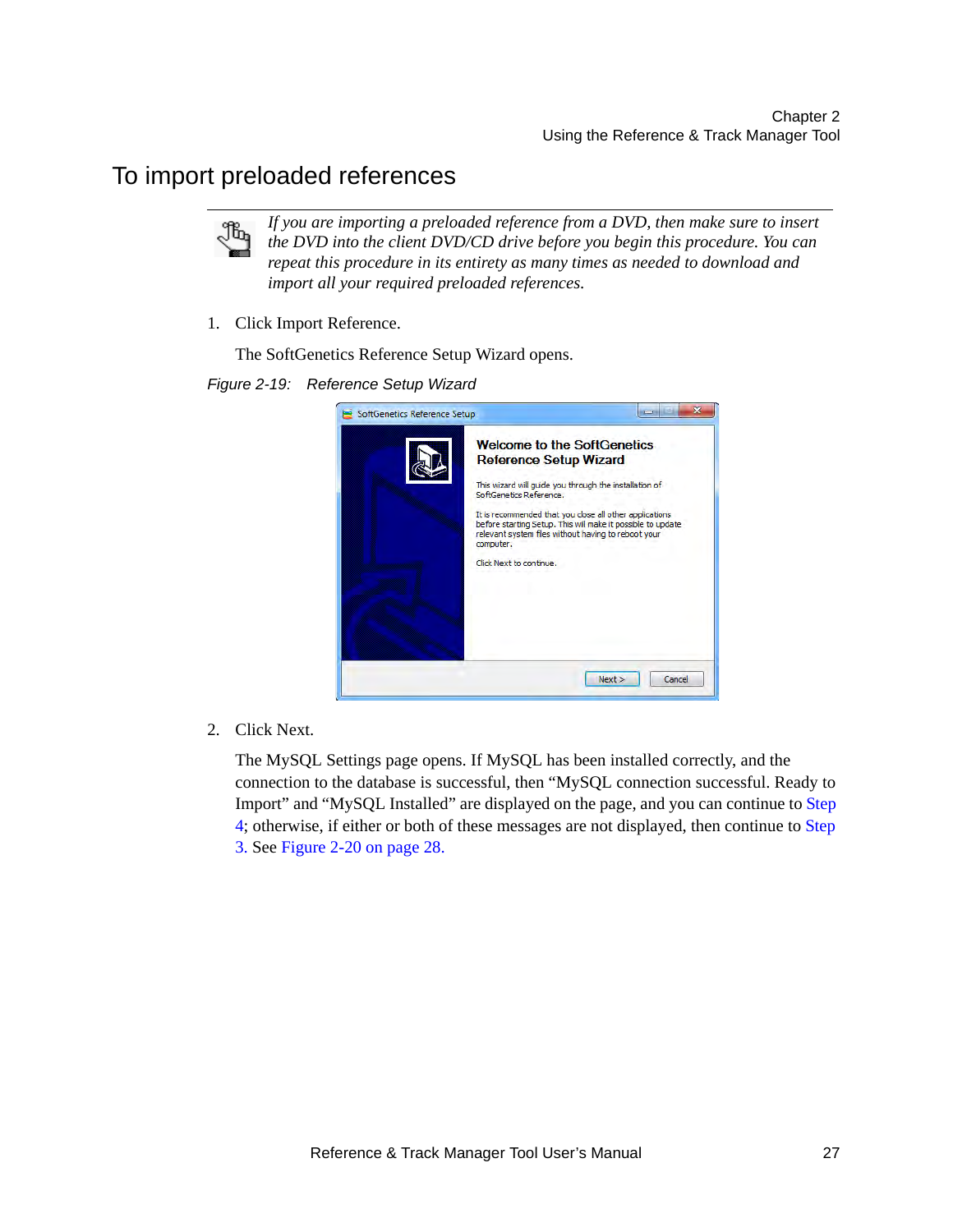| MySQL Connection Settings:<br>localhost                                  |
|--------------------------------------------------------------------------|
|                                                                          |
|                                                                          |
| softgenetics                                                             |
| database                                                                 |
| 3306                                                                     |
| <b>Check Connection</b><br>MySQL connection successful. Ready to import. |
|                                                                          |
| <b>Check Installation</b><br>MySQL is running.<br><b>Install MySQL</b>   |
| Mullspft Install System v2 46                                            |

<span id="page-31-2"></span>*Figure 2-20: Reference Setup Wizard, MySQL Settings page*

- <span id="page-31-1"></span>3. Do one or both of the following:
	- If "MySQL Installed" is not displayed on the page, then click Install MySQL.

If MySQL cannot be installed successfully, contact [tech\\_support@softgenetics.com.](mailto:tech_support@softgenetics.com?subject=Customer Support Inquiry)

 $<$  Back

 $Next >$ 

Cancel

• If "MySQL installed" is displayed, but "MySQL connection successful. Ready to Import" is *not* displayed, then click Check Connection.

If the message MySQL Connection Successful is displayed, then continue to [Step 4](#page-31-0); otherwise, contact [tech\\_support@softgenetics.com.](mailto:tech_support@softgenetics.com?subject=Customer Support Inquiry)

<span id="page-31-0"></span>4. Click Next.

The Reference Selection page opens. If you have inserted a DVD into the client DVD/ CD drive, then the reference file that is on the DVD is listed in the References on DVD pane. See [Figure 2-21 on page 29.](#page-32-0)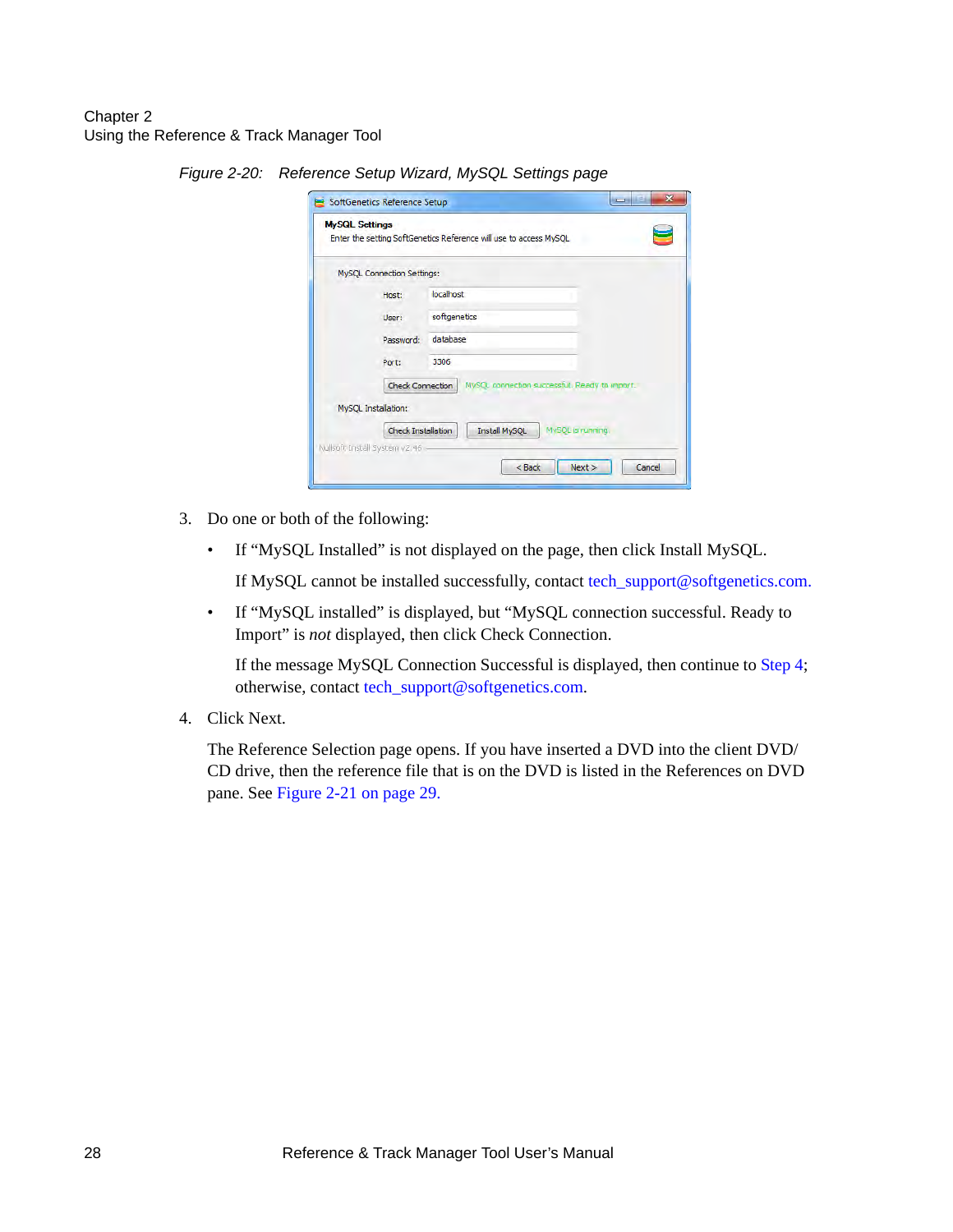| References on DVD:             | References on FTP: | List |
|--------------------------------|--------------------|------|
|                                |                    |      |
|                                |                    |      |
|                                |                    |      |
|                                |                    |      |
|                                |                    |      |
| <b>Installation Directory:</b> |                    |      |

<span id="page-32-0"></span>*Figure 2-21: Reference Setup Wizard, Reference Selection page*

- 5. If you are downloading a preloaded reference from the SoftGenetics ftp site, continue to [Step 6](#page-32-1); otherwise, if you are importing a preloaded reference from a DVD, then click the appropriate reference to select it, and then continue to [Step 7.](#page-32-2)
- <span id="page-32-1"></span>6. To view all the available reference genomes on the SoftGenetics ftp server, click List.

The References on FTP pane is populated with a list of all the available reference genomes.



*Use the genomes that are appended with "\_SOLID" or "\_CS" strictly for SOLiD System data. Use all other genomes for Illumina, Roche, or Ion Torrent data. If the genome that you want to import is not available, you can contact SoftGenetics and request a custom genome or you can use Build Preloaded Reference tool to build a preloaded reference. See ["The Build Preloaded Reference Tool \(For NextGENe](#page-35-0)  [Only\)" on page 32.](#page-35-0)*

- <span id="page-32-2"></span>7. Select the reference file that is to be imported, or CTRL-click to select multiple non-continuous reference files, or SHIFT-click to select multiple continuous reference files.
- 8. The default installation directory for the preloaded reference files is C:\Users\Public\Documents\SoftGenetics\References. If you did not change this value in the Reference and Track Manager tool (see ["To specify a directory for preloaded](#page-16-0)  [reference \(Set Storage Path\)" on page 13](#page-16-0)), then leave it as-is; otherwise, change the value.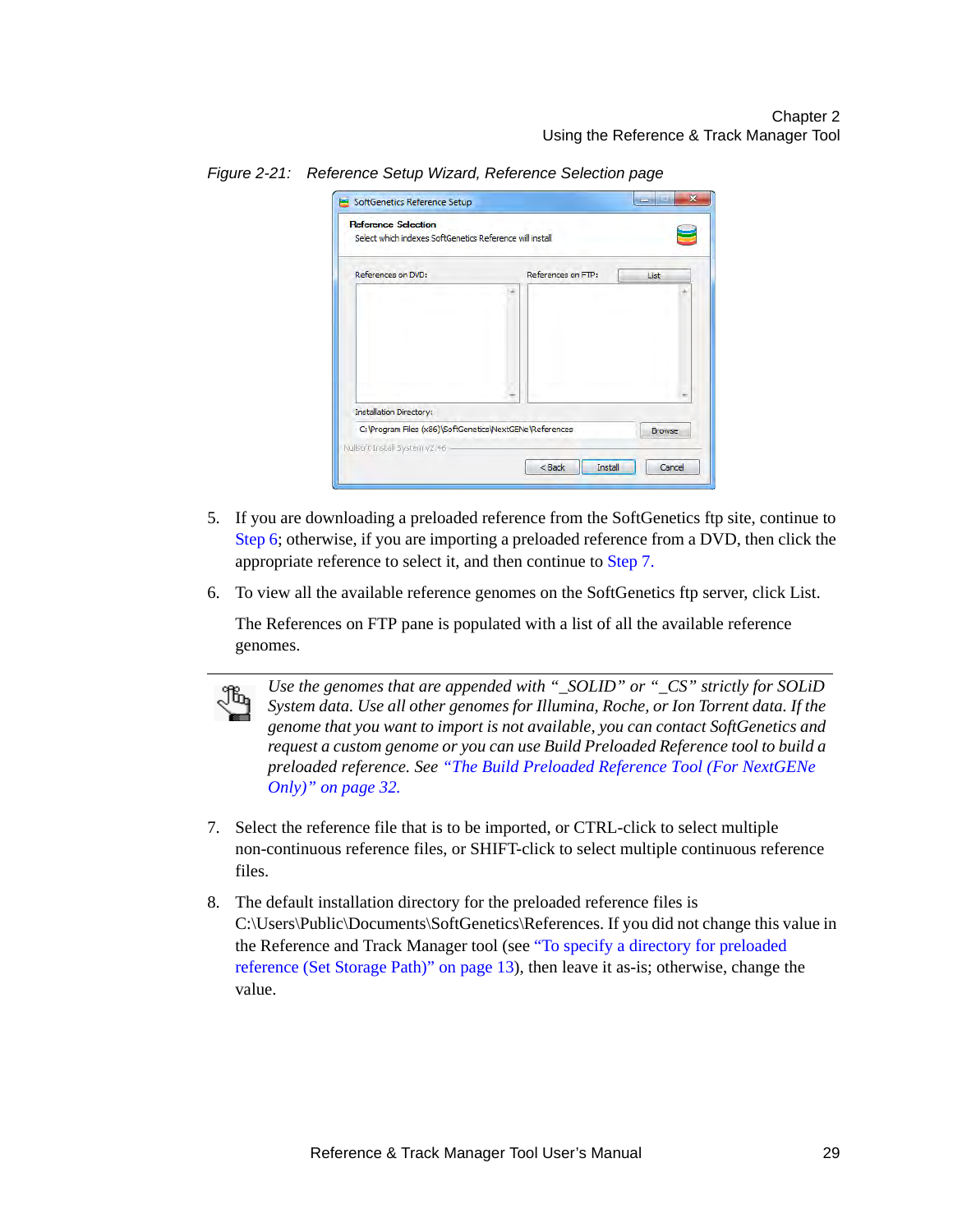<span id="page-33-2"></span>9. Click Install.

A Reference Setup message opens, indicating one of the following:

• That there is not enough disk space to install the selected references and the required disk space for installation. It also prompts you to clean up the installation directory or install fewer references. Go to [Step 10.](#page-33-0)

*Figure 2-22: Reference Setup message, insufficient disk space*

| SoftGenetics Reference Setup                                                                                      |  |
|-------------------------------------------------------------------------------------------------------------------|--|
| Error: Not enough disk space on C:. Required: 170133, Free: 129469. Clean it up or<br>install fewer refererences. |  |
|                                                                                                                   |  |

• The amount of space (in Mb) that the installation of the selected references and databases will use, the amount of free disk space at the top level of the installation directory, and asking you if you want to continue. Go to [Step 11.](#page-33-1)

*Figure 2-23: Reference Setup message, sufficient disk space*

| SoftGenetics Reference Setup                                                                                                                 |  |
|----------------------------------------------------------------------------------------------------------------------------------------------|--|
| Installing the selected references and databases will use 2680 Mb out of the<br>129469 Mb free disk space in C:. Would you like to continue? |  |
|                                                                                                                                              |  |

- <span id="page-33-0"></span>10. Click OK to close the message, and to one of the following:
	- Make enough space in the installation directory, and then repeat [Step 9.](#page-33-2)
	- Select fewer references to install, and then repeat [Step 9.](#page-33-2)
- <span id="page-33-1"></span>11. Click Yes to begin the import.

The Installing page opens. The page shows the status of downloading each indexed reference file. See [Figure 2-24 on page 31.](#page-34-0)



*If you encounter any problems during the downloading and importing of the selected reference files, contact [tech\\_support@softgenetics.com.](mailto:tech_support@softgenetics.com?subject=Customer Support Inquiry)*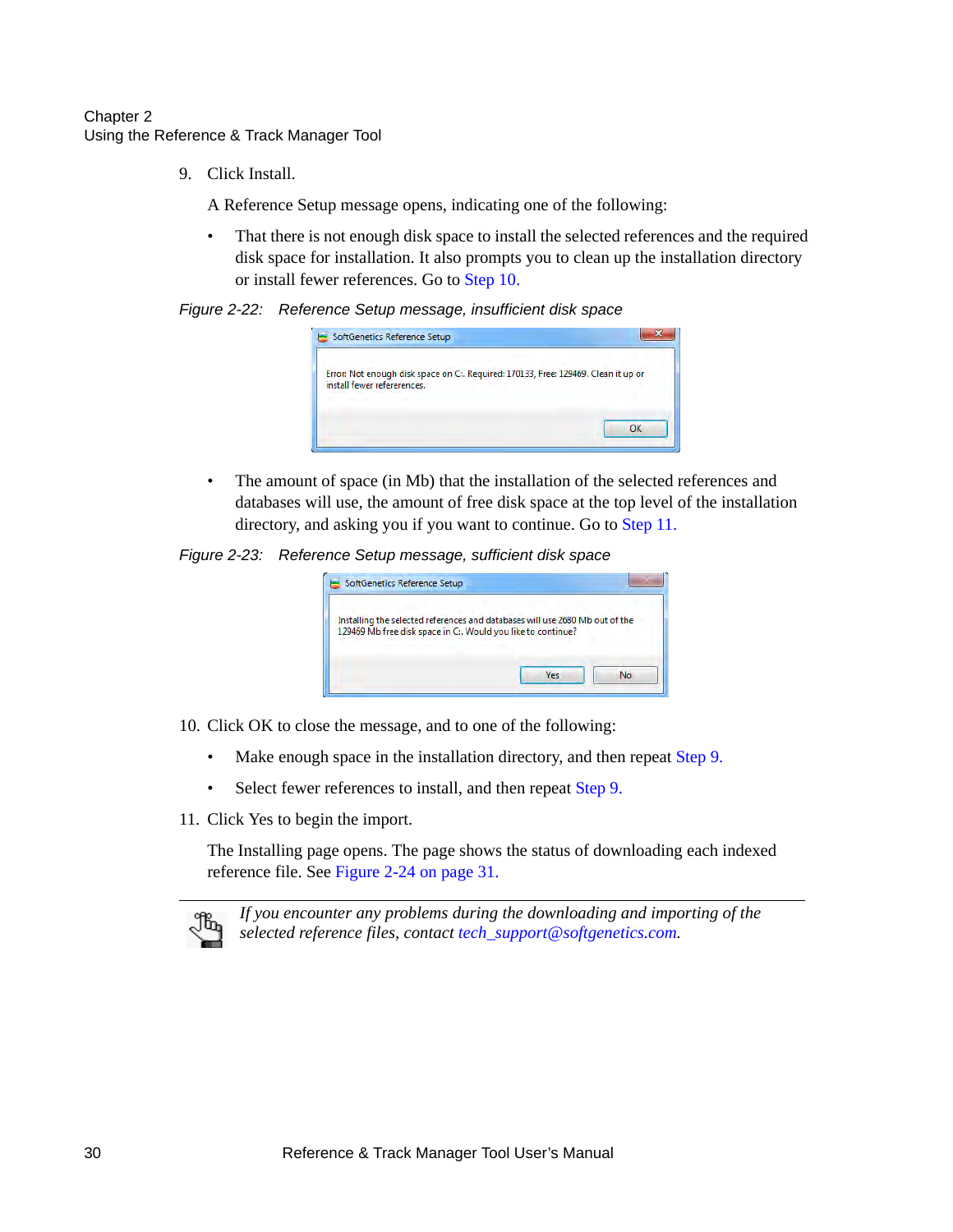| <b>Installing</b>                                            |                                                               |
|--------------------------------------------------------------|---------------------------------------------------------------|
| Please wait while SoftGenetics Reference is being installed. |                                                               |
| Downloading Aedes_aegypti_L1.3.zip                           |                                                               |
|                                                              |                                                               |
|                                                              |                                                               |
|                                                              |                                                               |
|                                                              |                                                               |
|                                                              | 512872kB (56%) of 915960kB @ 2363.4kB/s (2 minutes remaining) |
|                                                              |                                                               |
|                                                              | Cancel                                                        |
|                                                              |                                                               |
|                                                              |                                                               |

<span id="page-34-0"></span>*Figure 2-24: Reference Setup Wizard, Installing page for an in-progress installation*

After all the selected preloaded references have been successfully downloaded and imported, the Installing page is updated with an Installation complete message.

*Figure 2-25: Reference Setup Wizard, Installation page for a completed installation*

| <b>Installation Complete</b>                                                                                                                              |                                                                                                                                                                                                                                                                                                                                                                                                                      |   |
|-----------------------------------------------------------------------------------------------------------------------------------------------------------|----------------------------------------------------------------------------------------------------------------------------------------------------------------------------------------------------------------------------------------------------------------------------------------------------------------------------------------------------------------------------------------------------------------------|---|
| Setup was completed successfully.                                                                                                                         |                                                                                                                                                                                                                                                                                                                                                                                                                      |   |
| Completed                                                                                                                                                 |                                                                                                                                                                                                                                                                                                                                                                                                                      |   |
| Delete file: Aedes aegypti L1.3.zip.sql<br>Delete file: 7z.exe<br>Delete file: 7z.dll<br>Output folder: C:\Users\SPECTR~1\AppData\Local\Temp<br>Completed | Importing Aedes aegypti L1.3.zip. This may take up to 30 minutes depending on dat ^<br>mysql: [Warning] Using a password on the command line interface can be insecure.<br>Delete file: C:\Users\SPECTR~1\AppData\Local\Temp\30-8-2016-15-52-16\mysql.exe<br>Delete file: C:\Users\SPECTR~1\AppData\Local\Temp\30-8-2016-15-52-16\VERSION<br>Remove folder: C:\Users\SPECTR~1\AppData\Local\Temp\30-8-2016-15-52-16\ | Ξ |
| Nullsoft Install System y2.46                                                                                                                             |                                                                                                                                                                                                                                                                                                                                                                                                                      |   |

#### 12. Click Close.

The preloaded references are now available for use.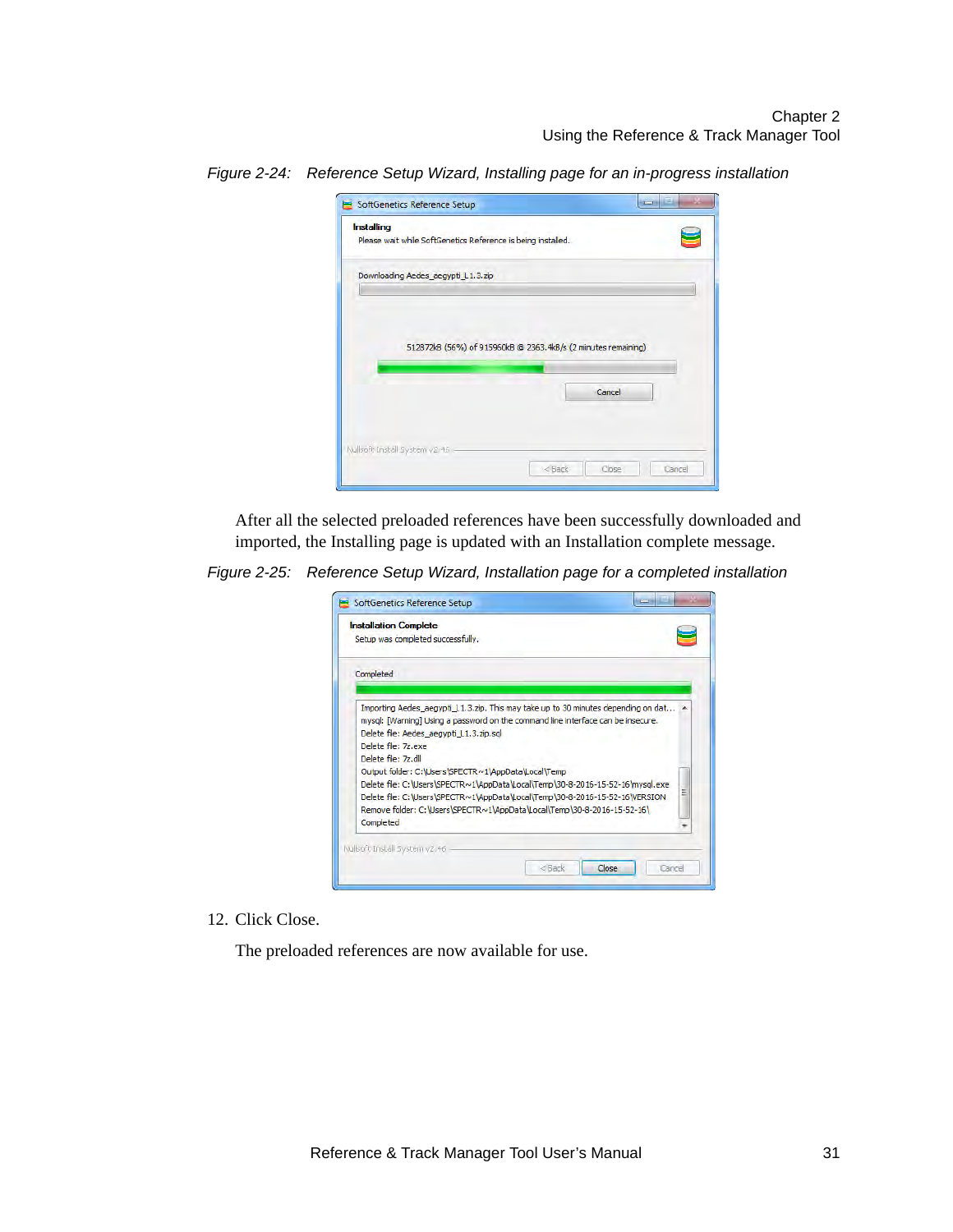# <span id="page-35-0"></span>The Build Preloaded Reference Tool (For NextGENe Only)

You use the Build Preloaded Reference tool to index any large reference sequence ( $\geq 250$ ) Mbp) for any alignment application type, or any reference sequences that are to be used for the Transcriptome with Alternative Splicing Application type. You can [use](#page-35-1) a BED file to create an index from an existing preloaded reference, or you can [use](#page-37-0) any .fa, .fna, .fasta, GenBank, or pure sequence file to create the index.



*Be aware of the following:*

- *For Transcriptome analysis, you must use GenBank files so that annotation information can be included.*
- *If you need assistance in building your own index, or if you would like SoftGenetics to build an index for you, contact SoftGenetics directly.*

### <span id="page-35-1"></span>To use the Build Preloaded Reference tool with a BED file

You can use a BED file to recreate a part of the index for an existing whole genome file, for example, for exomes in a targeted region. You can use a BED file to recreate an index for any valid data type such as Illumina data, SOLiD data, and so on; however, if you use SOLiD data, you must explicitly indicate this.

1. On the Reference & Track Manager tool, click Build Reference.

The Build Preloaded Reference dialog box opens.

*Figure 2-26: Build Preloaded Reference dialog box*

| Reference name:   |                               |                                   |             |                        |                   |
|-------------------|-------------------------------|-----------------------------------|-------------|------------------------|-------------------|
|                   |                               | Create index based on BED file(s) | SOLID index | <b>Dual index</b><br>г |                   |
| Load data:        |                               |                                   |             |                        |                   |
|                   |                               |                                   |             |                        | <b>Add Files</b>  |
|                   |                               |                                   |             |                        |                   |
|                   |                               |                                   |             |                        | Remove            |
|                   |                               |                                   |             |                        |                   |
|                   | Query database for annotation |                                   | ÷           | Manage Database        | <b>Remove All</b> |
| Set Genome Build: |                               |                                   | ٠           | Edit Genome Build Tags |                   |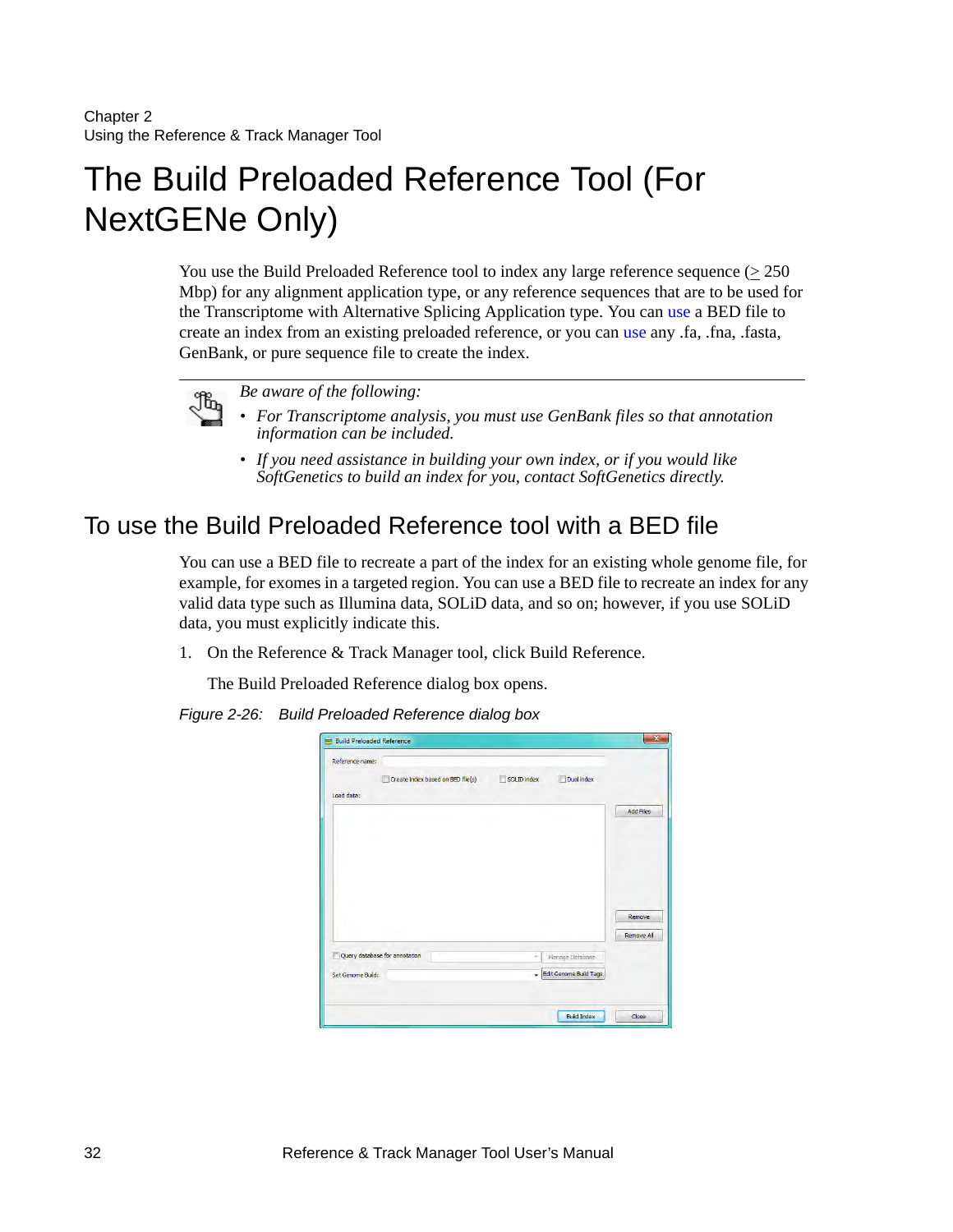2. In the Reference name field, enter the name that is to be used for the reference.



*The reference is saved to the Reference directory that is specified in the Storage Path settings from the Reference & Track Manager Tool.* 

3. Select Create index based on BED file(s).

The Build Preloaded Reference dialog box is refreshed with options for creating an index using a BED file. A Merge BED overlaps option is also displayed.

*Figure 2-27: Build Preloaded Reference dialog box BED file options*

| <b>Build Preloaded Reference</b> |                                     |             |                               |                   |
|----------------------------------|-------------------------------------|-------------|-------------------------------|-------------------|
| Reference name:                  |                                     |             |                               |                   |
|                                  | V Create index based on BED file(s) | SOLID index |                               |                   |
| Load data:                       |                                     |             |                               |                   |
|                                  |                                     |             |                               | <b>Add Files</b>  |
|                                  |                                     |             |                               | Preloaded         |
|                                  |                                     |             |                               | Add BEDs          |
|                                  |                                     |             |                               |                   |
|                                  |                                     |             |                               |                   |
|                                  |                                     |             |                               |                   |
|                                  |                                     |             |                               |                   |
|                                  |                                     |             |                               | Remove            |
|                                  |                                     |             |                               | <b>Remove All</b> |
|                                  |                                     |             |                               |                   |
|                                  |                                     | ٠           | <b>Edit Genome Build Tags</b> |                   |
| Set Genome Build:                |                                     |             |                               |                   |
| Merge BED overlaps               |                                     |             |                               |                   |
|                                  |                                     |             | <b>Build Index</b>            | Close             |

- 4. On the Genome Build dropdown list, select the genome build for the BED file. The newly created reference is saved under this genome build.
- 5. Optionally, click Edit Genome Build Tags to open the Genome Build Tags Editor dialog box, and edit any genome build tags as needed. See ["To edit genome build tags" on page](#page-17-0)  [14.](#page-17-0)
- 6. Do one of the following:
	- To avoid the overlapping of ROIs or amplicons from the loaded BED file, do not select Merge BED Overlaps.
	- To merge these ROIs or amplicons, select Merge BED overlaps.
- 7. If you are recreating an index using any data type other than SOLiD data, continue to [Step 8;](#page-36-0) otherwise, select SOLiD Index, and then continue to [Step 8.](#page-36-0)
- <span id="page-36-0"></span>8. In the Load Data pane, do the following:
	- Click Preloaded to select the reference that is to be recreated based on the BED file.
	- Click Add BEDs to browse to and select the BED files that are being used to recreate the index.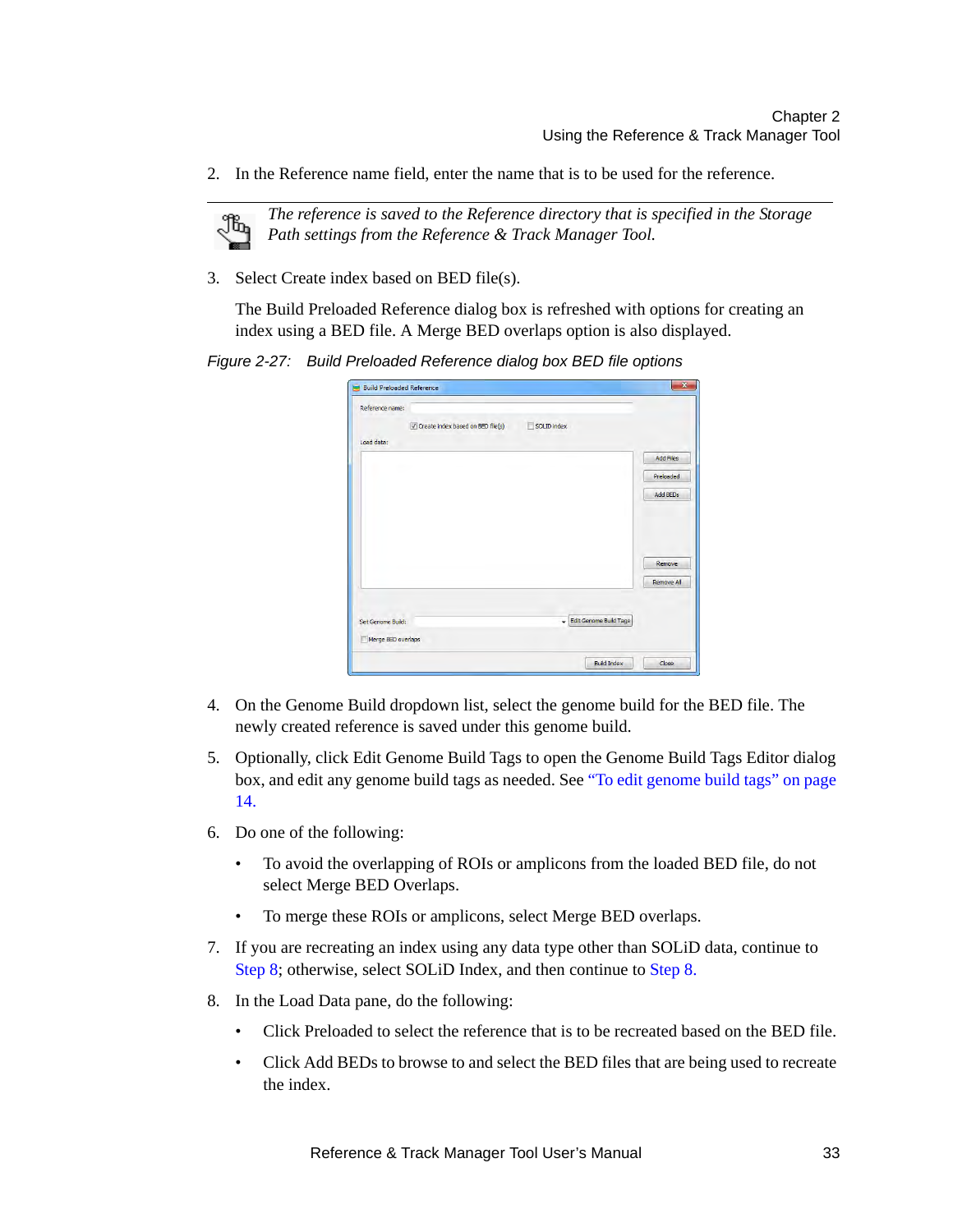9. Click Build Index.

The Output folder contains several output files, including the indexed reference file and an Excel CSV file, that detail the information about each contig reference position.

*Figure 2-28: NextGENe Preloaded Reference tool output folder and files*

| Organize -<br>Include in library -<br>Share with $\star$<br>Burn                                                                  |  | New folder                     |                   |                |
|-----------------------------------------------------------------------------------------------------------------------------------|--|--------------------------------|-------------------|----------------|
| <b>SoftGenetics</b><br>a.                                                                                                         |  | Name                           | Date modified     | Type           |
| NextGENe<br>$\overline{a}$<br>NG Release V1.96<br>$\triangleright$<br>NG_Validation_V1.95_180Days<br>References<br>$\overline{a}$ |  | allContigs.fa                  | 2/1/2010 12:55 PM | FA File        |
|                                                                                                                                   |  | contig reference positions.csv | 2/1/2010 12:54 PM | Micros         |
|                                                                                                                                   |  | IUPACInfo.dat                  | 2/1/2010 12:54 PM | <b>DATE</b>    |
|                                                                                                                                   |  | MyIndex 1.idx                  | 2/1/2010 1:04 PM  | <b>IDX Fil</b> |
| Index SRR018422 converted<br>Mouse_v37_dna_compressed                                                                             |  | MyIndex 2.idx                  | 2/1/2010 1:04 PM  | <b>IDX Fil</b> |

*Figure 2-29: Sample contig reference position csv file*

| 1 ContigSizeChromChrom StartChrom EndReference Position |
|---------------------------------------------------------|
| 2 NT_SRR01842245chrFWGR3X101DYLGG0440                   |
| 3 NT_SRR01842245chrFWGR3X101AEE3E458945                 |

### <span id="page-37-0"></span>To use the Build Preloaded Reference tool to create a new index

1. On the Reference & Track Manager tool, click Build Reference.

The Build Preloaded Reference dialog box opens.

*Figure 2-30: Build Preloaded Reference dialog box*

| Reference name:   |                               |                                   |             |                               |                   |
|-------------------|-------------------------------|-----------------------------------|-------------|-------------------------------|-------------------|
| Load data:        |                               | Create index based on BED file(s) | SOLID index | Dual index<br>íF              |                   |
|                   |                               |                                   |             |                               | <b>Add Files</b>  |
|                   |                               |                                   |             |                               |                   |
|                   |                               |                                   |             |                               | Remove            |
|                   |                               |                                   |             |                               | <b>Remove All</b> |
|                   | Query database for annotation |                                   | ÷.          | Manage Database               |                   |
| Set Genome Build: |                               |                                   | ٠           | <b>Edit Genome Build Tags</b> |                   |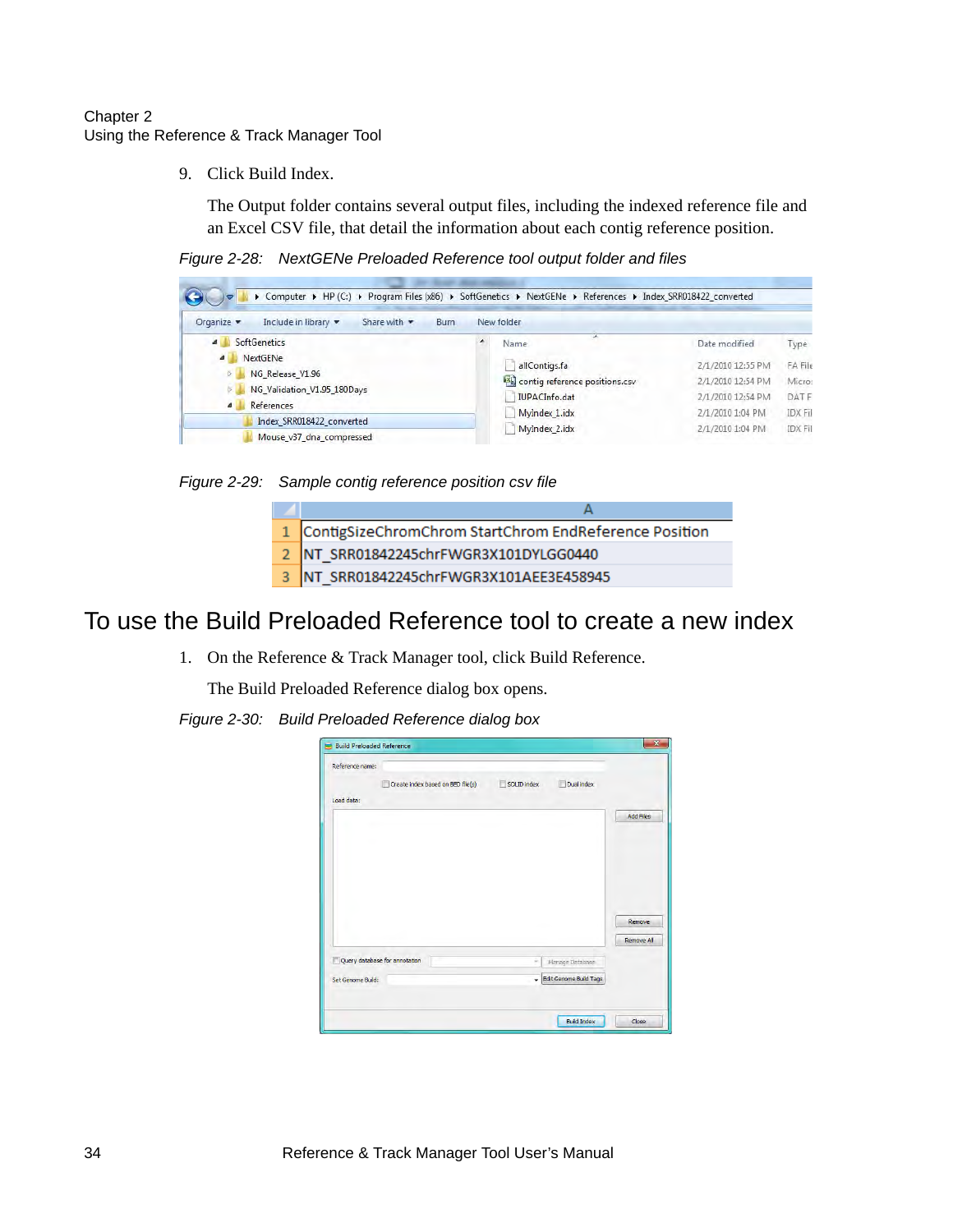2. In the Reference name field, enter the name that is to be used for the reference.



*The reference is saved to the Reference directory that is specified in the Storage Path settings from the Reference & Track Manager Tool. See* 

- 3. Do one or both of the following as appropriate:
	- To build an index to which you can align your SOLiD System data, select SOLiD Index.
	- To build two separate indices—a "standard" genome index and an index where the reference sequence is replaced with variant sequences based on variants reported in dbSNP—select Dual Index.



*NextGENe can align sample files to both indices simultaneously, which can provide for faster data analysis.*

- 4. In the Load Data pane, click Add Files to browse to and select the data files that are being indexed.
- 5. On the Genome Build dropdown list, select the genome build that is to be used for the new reference.
- 6. Optionally, click Edit Genome Build Tags to open the Genome Build Tags Editor dialog box, and edit any genome build tags as needed. See ["To edit genome build tags" on page](#page-17-0)  [14.](#page-17-0)
- 7. To include annotation information from an existing reference database, click Query database for annotation, and then select the appropriate database.



*You can click Manage Database as needed to open the Process Options Settings dialog box and confirm or edit the MySQL settings. See Specifying Process Options in the NextGENe User's Manual or Online Help.*

8. Click Build Index.

The Output folder contains several output files, including the indexed reference file and an Excel CSV file that detail the information about each contig reference position. See [Figure 2-31 below](#page-38-0) and [Figure 2-32 on page 36.](#page-39-0)

<span id="page-38-0"></span>*Figure 2-31: Build Preloaded Reference tool output folder and files*

| > Computer > HP (C:) > Program Files (x86) > SoftGenetics > NextGENe > References > Index SRR018422_converted |                                                   |                                 |               |                                |                   |                   |                  |               |
|---------------------------------------------------------------------------------------------------------------|---------------------------------------------------|---------------------------------|---------------|--------------------------------|-------------------|-------------------|------------------|---------------|
| Organize $\blacktriangledown$                                                                                 | Include in library v                              | Share with $\blacktriangledown$ | <b>Burn</b>   |                                | New folder        |                   |                  |               |
| $\overline{a}$                                                                                                | <b>SoftGenetics</b><br>NextGENe<br>$\blacksquare$ |                                 |               | Name                           |                   | Date modified     | Type             |               |
|                                                                                                               |                                                   |                                 |               | allContigs.fa                  |                   | 2/1/2010 12:55 PM | FA File          |               |
| NG Release V1.96<br>NG Validation V1.95 180Days<br>D.                                                         |                                                   |                                 |               | contig reference positions.csv | 2/1/2010 12:54 PM | Micros            |                  |               |
|                                                                                                               |                                                   |                                 | IUPACInfo.dat |                                | 2/1/2010 12:54 PM | <b>DATF</b>       |                  |               |
|                                                                                                               | References<br>$\overline{a}$                      |                                 |               | MyIndex 1.idx                  |                   | 2/1/2010 1:04 PM  | <b>IDX Fil</b>   |               |
|                                                                                                               | Index SRR018422 converted                         |                                 |               |                                | MyIndex 2.idx     |                   | 2/1/2010 1:04 PM | <b>IDXFil</b> |